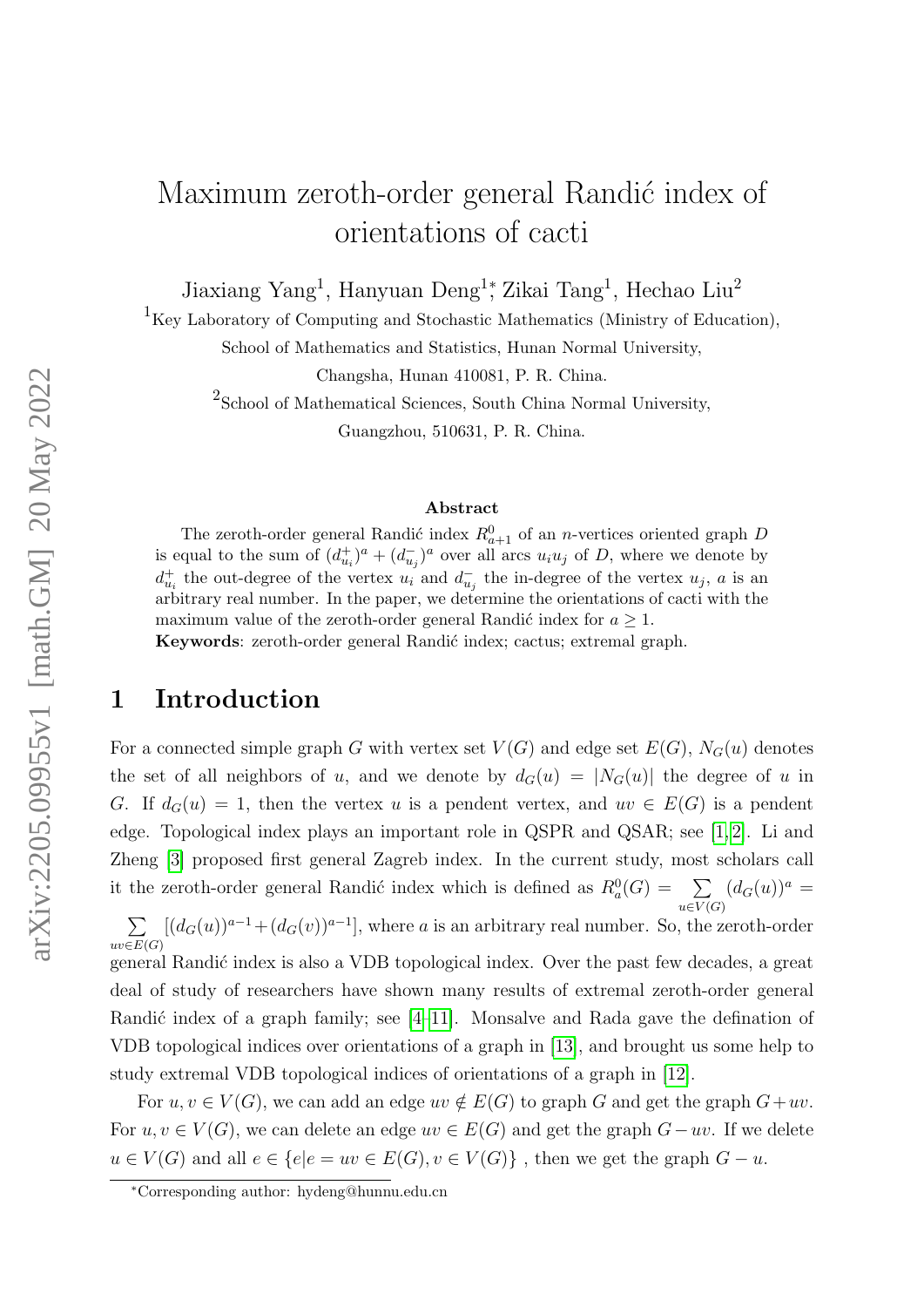If a connected graph G only consists of blocks which are either edges or cycles, then G is called a cactus. Let  $\delta(G) = \min\{d(u)|u \in V(G)\}.$ 

For a simple digraph D, the digraph D has vertex set  $V(D)$  and arc set  $A(D)$ , where  $uv \in A(D)$  is an arc that from vertex u to vertex v in the graph D. For vertex  $u \in V(D)$ , the out-degree  $d_u^+ = |\{v|uv \in A(D), v \in V(D)\}|$  (resp. in-degree  $d_u^- = |\{v|vu \in A(D), v \in$  $V(D)\}$ .

For a vertex  $w \in \{w | d_w^+ = 0, w \in V(D) \}$ , we call w a sink vertex in D. For a vertex  $w \in \{w | d_w = 0, w \in V(D) \}$ , we call w a source vertex in D. For a vertex  $w \in \{w | d_w^+ = d_w^- = 0, w \in V(D) \},$  we call w an isolated vertex in D. For each  $uv \in E(G)$ , we use  $uv \in A$  or  $vu \in A$  to replace  $uv \in E(G)$  and get an oriented graph D (i.e. an orientation of G  $)$ . An orientation of G is called a sink-source orientation of G if  $d_w^+ = 0$ or  $d_w^- = 0$  for any  $w \in V(G)$ . Let  $\mathcal{O}(G) = \{D | D$  is a orientation of  $G\}$ .

The definition of the VDB topological indices of a digraph  $D$  is as [\[13\]](#page-16-1)

$$
\varphi(D) = \frac{1}{2} \sum_{uv \in A} \varphi(d_u^+, d_v^-),
$$

where  $\varphi(d_u^+, d_v^-)$  is an arbitrary real number. Specially, if  $\varphi(i, j) = i^{a-1} + j^{a-1}$ , then  $\varphi(D)$ is the zeroth-order general Randić index of a digraph, denoted by  $R_a^0(D)$ , i.e.,

$$
R_a^0(D) = \frac{1}{2} \sum_{uv \in A} [(d_u^+)^{a-1} + (d_v^-)^{a-1}].
$$

Monsalve and Rada [\[13\]](#page-16-1) determined sharp upper and lower bounds of the Randić index over the set of all digraphs in terms of the order, the set of all oriented trees in terms of the order, the set of all oriented paths and cycles in terms of the order, the set of all oriented hypercubes in terms of the dimension, respectively. Deng et al. [\[15\]](#page-16-3) determined sharp upper and lower bounds of some VDB topological indices over the set of all digraphs in terms of the order, such as the harmonic index, the Atom-Bond-Connectivity index, the Geometric-Arithmetic index, the sum-connectivity index, the first and second Zagreb indices and the Randić index. The maximal values and minimal values of VDB topological indices over the set of all oriented trees in terms of the order and the set of all oriented graphs in terms of the order were obtained by Monsalve and Rada [\[12\]](#page-16-2). Soon after, the problem that is to determine a sharp upper bound of first Zagreb index over the set of all oriented unicyclic graphs in terms of the order and matching number was solved by Yang and Deng [\[14\]](#page-16-4).

In this paper, we discuss orientations of cacti in terms of the order with maximum value of the zeroth-order general Randic index.

#### 2 Some Lemmas

A lot of lemmas correlated with main result are given in the section. Let  $\mathcal{G}(n,r)$  be the set of cacti of order n and r cycles. Let  $G^0(n,r)$ ,  $G^{(1)}(n,r)$ ,  $G^{(2)}(n,r)$  be the graphs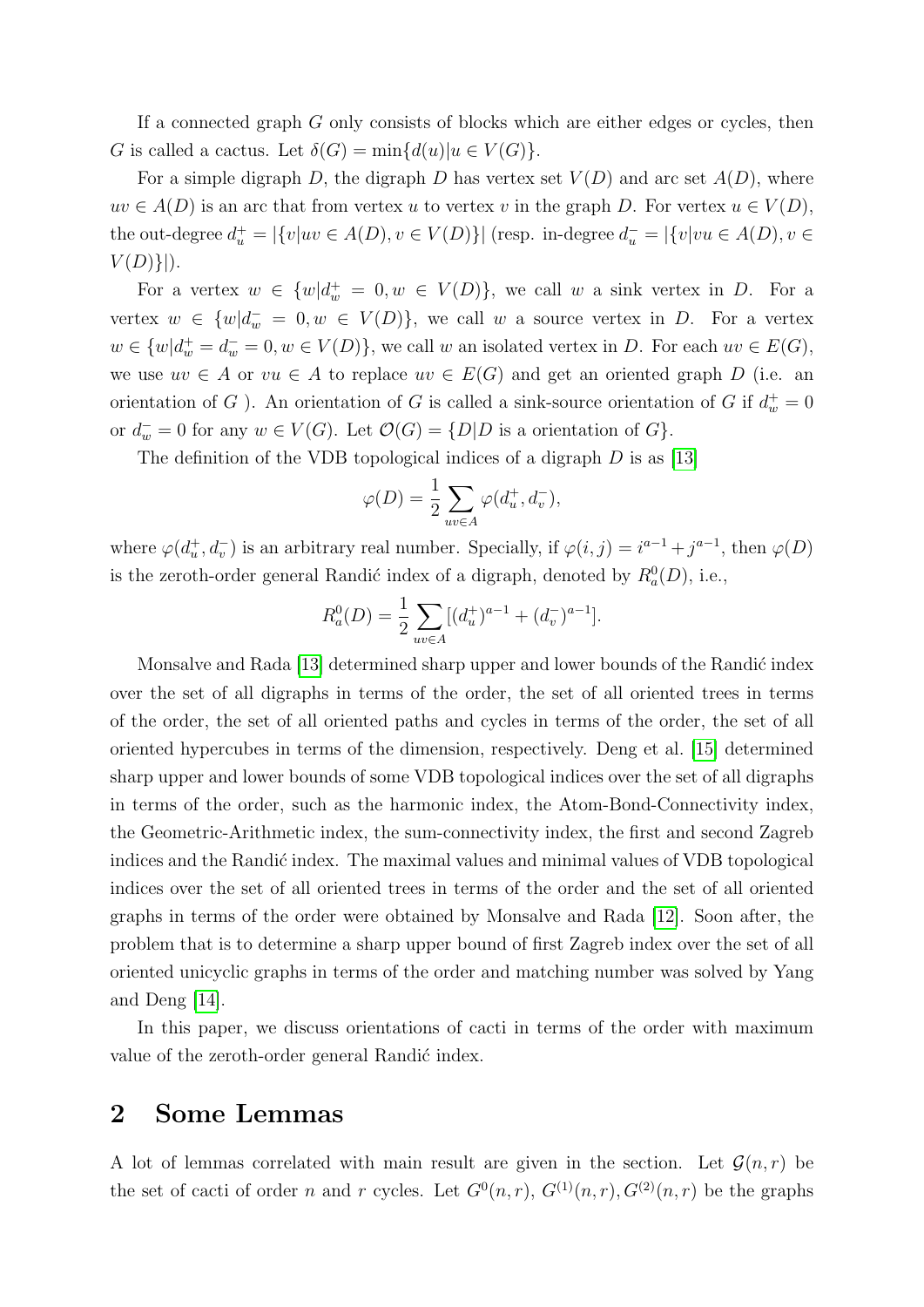depicted in Figure [1.](#page-2-0)  $\tilde{\mathcal{G}}(n,r) = \{G^{(1)}(n,r), G^{(2)}(n,r)\}\.$  We denote by  $C_n$  the the cycle which consists of n vertices, and  $G^{(3)}(4,1)$ ,  $G^{(4)}(4,1)$  the sink-sourse orientations of  $C_4$ . Let  $\mathcal{G}^*(n,r) = \begin{cases} \tilde{\mathcal{G}}(n,r) \bigcup \{ G^{(3)}(4,1), G^{(4)}(4,1) \}, & \text{if } a = 1 \text{ and } (n,r) = (4,1) \end{cases}$  $\tilde{\mathcal{G}}(n,r),$  otherwise  $\tilde{\mathcal{G}}(n,r),$ 



<span id="page-2-0"></span>Figure 1:  $G^0(n,r)$  and its two orientations

<span id="page-2-1"></span>**Lemma 2.1** [\[16\]](#page-16-5) If G is a connected bipartite graph, then G has two sink-source orientations.

<span id="page-2-2"></span>**Lemma 2.2** For any simple connected graph G,  $D \in \mathcal{O}(G)$ ,  $a > 1$ , we have

$$
R_{a+1}^0(D) \le \frac{R_{a+1}^0(G)}{2}
$$

with equality if and only if  $D$  is a sink-source orientation of  $G$ .

*Proof.*  $R_{a+1}^0(D) = \frac{1}{2} \sum_{i=1}^{3} R_{i}^0(D)$  $uv\in A(D)$  $[(d^+_D(u))^a + (d^-_D(v))^a], R^0_{a+1}(G) = \sum$  $uv\in E(G)$  $[(d_G(u))^a + (d_G(v))^a].$ And for any  $u \in V(G)$ , we have  $d_G(u) \ge \max\{d_D^+(u), d_D^-(u)\}$ . So,

$$
R_{a+1}^0(D) = \frac{1}{2} \sum_{uv \in A(D)} [(d_D^+(u))^a + (d_D^-(v))^a] \le \frac{1}{2} \sum_{uv \in E(G)} [(d_G(u))^a + (d_G(v))^a] = \frac{1}{2} R_{a+1}^0(G)
$$

with equality if and only if  $d_G(u) = \max\{d_D^+(u), d_D^-(u)\}\)$  for any  $u \in V(G)$  which implies that  $D$  is a sink-source orientation of  $G$ .

<span id="page-2-3"></span>**Lemma 2.3** Let  $G \in \mathcal{G}(n,r)$ ,  $n \geq 6$ ,  $r \geq 2$ ,  $\delta(G) \geq 2$ . If there exists  $u_0u_1 \in E(G)$  such that  $d_G(u_0) = d_G(u_1) = 2$ ,  $\{u_2\} = N_G(u_0) \setminus \{u_1\}$  and  $d_G(u_2) = d \geq 3$ .  $u_1u_2 \notin E(G)$ ,  $G' = G - u_0 + u_1 u_2$ ,  $G'' = G - u_0$ ,  $D \in \mathcal{O}(G)$ ,  $D' \in \mathcal{O}(G')$ ,  $D'' \in \mathcal{O}(G'')$ , such that  $A(D') \cap A(D) = A(D''), a \geq 1$ , then

$$
R_{a+1}^0(D) - R_{a+1}^0(D') \le \frac{1}{2} [2^{a+1} - 1 + d^{a+1} - (d-1)^{a+1}]
$$

with equality if and only if  $u_1u_0, u_2u_0 \in A(D), u_1u_2 \in A(D'), d^+_D(u_2) = d_G(u_2);$  or  $u_0u_1, u_0u_2 \in A(D), u_2u_1 \in A(D'), d_D^-(u_2) = d_G(u_2); \text{ or } u_0u_1, u_2u_0 \in A(D), u_1u_2 \in A(D),$  $A(D'), d_D^-(u_1) = d_G(u_1), d_D^+(u_2) = d_G(u_2); \text{ or } u_1u_0, u_0u_2 \in A(D), u_2u_1 \in A(D'), d_D^+(u_1) =$  $d_G(u_1), d_D^-(u_2) = d_G(u_2).$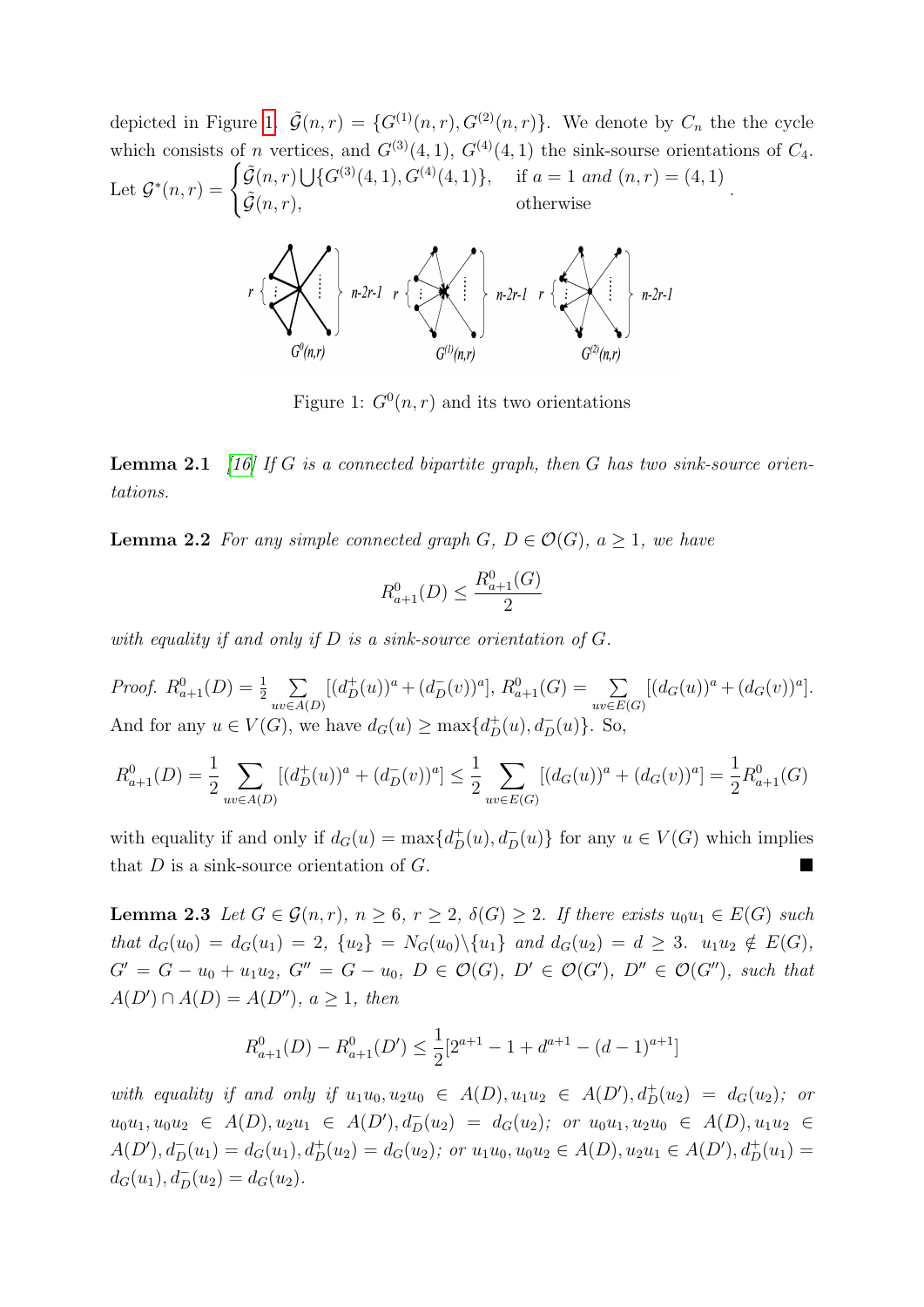Proof. Let  $N_G(u_1)\setminus\{u_0\} = \{w_1\}, N_G(u_2)\setminus\{u_0\} = \{v_1, v_2, \dots, v_{d_G(u_2)-1}\}.$  It is straightforward to check that  $d^+_D(w_1) = d^+_{D'}(w_1)$ ,  $d^-_D(w_1) = d^-_{D'}(w_1)$ ;  $d^+_D(v_i) = d^+_{D'}(v_i)$ ,  $d^-_D(v_i) =$  $d_{D'}^-(v_i)$   $(i = 1, 2, \dots, d_G(u_2) - 1)$ . Let  $p_i = d_D^+(u_i)$ ,  $i = 0, 1, 2$ ;  $q_i = d_D^-(u_i)$ ,  $i = 0, 1, 2$ ;  $p'_{i} = d_{D'}^{+}(u_{i}), i = 0, 1, 2; q'_{i} = d_{D'}^{-}(u_{i}), i = 0, 1, 2.$  We distinguish the following eight cases to prove the lemma.

Case 1.  $u_0u_1, u_0u_2 \in A(D), u_1u_2 \in A(D').$ 

For  $u_0u_1, u_0u_2 \in A(D)$ , we have that  $p_0 = p'_0 + 2 = 0 + 2 = 2$ ,  $q_0 = q'_0 = 0$ ; For  $u_0u_1 \in A(D)$ ,  $u_1u_2 \in A(D')$ , we have that  $p_1 = p'_1 - 1$ ,  $q_1 = q'_1 + 1$ ; For  $u_0u_2 \in A(D)$ ,  $u_1u_2 \in A(D')$ , we have that  $q_2 = q'_2$ ,  $p_2 = p'_2$ . Hence,

$$
R_{a+1}^{0}(D) - R_{a+1}^{0}(D') = \frac{1}{2} [\varphi(p_0, q_1) + \varphi(p_0, q_2) - \varphi(p'_1, q'_2) + \sum_{i=1}^{q_1 - 1} [\varphi(q_1, d_D^+(w_i))]
$$
  
\n
$$
- \varphi(q'_1, d_{D'}^+(w_i))] + \sum_{i=q_1}^{d_G(u_1)-1} [\varphi(p_1, d_D^-(w_i)) - \varphi(p'_1, d_{D'}^-(w_i))]
$$
  
\n
$$
+ \sum_{i=q_2}^{d_G(u_2)-1} [\varphi(p_2, d_D^-(v_i)) - \varphi(p'_2, d_{D'}^-(v_i))] + \sum_{i=1}^{q_2 - 1} [\varphi(q_2, d_D^+(v_i))]
$$
  
\n
$$
- \varphi(q'_2, d_{D'}^+(v_i))]]
$$
  
\n
$$
= \frac{1}{2} [(p_0)^a + (q_1)^a + (p_0)^a + (q_2)^a - (p_1 + 1)^a - (q_2)^a + (q_1 - 1)
$$
  
\n
$$
[(q_1)^a - (q_1 - 1)^a] + (q_2 - 1)[(q_2)^a - (q_2)^a]]
$$
  
\n
$$
\leq \frac{1}{2} [(p_0)^a + (d_G(u_1))^a + (p_0)^a - 1 + (d_G(u_1) - 1)[(d_G(u_1))^a - (d_G(u_1) - 1)^a]]
$$
  
\n
$$
\leq \frac{1}{2} [2^a + 2^a + 2^a - 1 + 2^a - 1]
$$
  
\n
$$
= 2^{a+1} - 1
$$

Let  $f(d) = \frac{1}{2}[2^{a+1}-1+d^{a+1}-(d-1)^{a+1}] - (2^{a+1}-1) = \frac{1}{2}[d^{a+1}-(d-1)^{a+1}+1-2^{a+1}],$  then  $f'(d) = \frac{1}{2}[(a+1)d^a - (a+1)(d-1)^a] > 0.$  Hence  $\min_{d \ge 3} f(d) = f(3) = \frac{1}{2}[3^{a+1} - 2^{a+2} + 1] \ge$ 1  $\frac{1}{2}[9 \times 3^{a-1} - 8 \times 2^{a-1}] > 0$ , we have

$$
R_{a+1}^{0}(D) - R_{a+1}^{0}(D') \le 2^{a+1} - 1 < \frac{1}{2} [2^{a+1} - 1 + d^{a+1} - (d-1)^{a+1}].
$$

Case 2.  $u_0u_1, u_2u_0 \in A(D), u_1u_2 \in A(D').$ 

For  $u_0u_1, u_2u_0 \in A(D)$ , we have that  $p_0 = p'_0 + 1 = 0 + 1 = 1$ ,  $q_0 = q'_0 + 1 = 0 + 1 = 1$ ; For  $u_0u_1 \in A(D), u_1u_2 \in A(D')$ , we have that  $p_1 = p'_1 - 1$ ,  $q_1 = q'_1 + 1$ ; For  $u_2u_0 \in A(D)$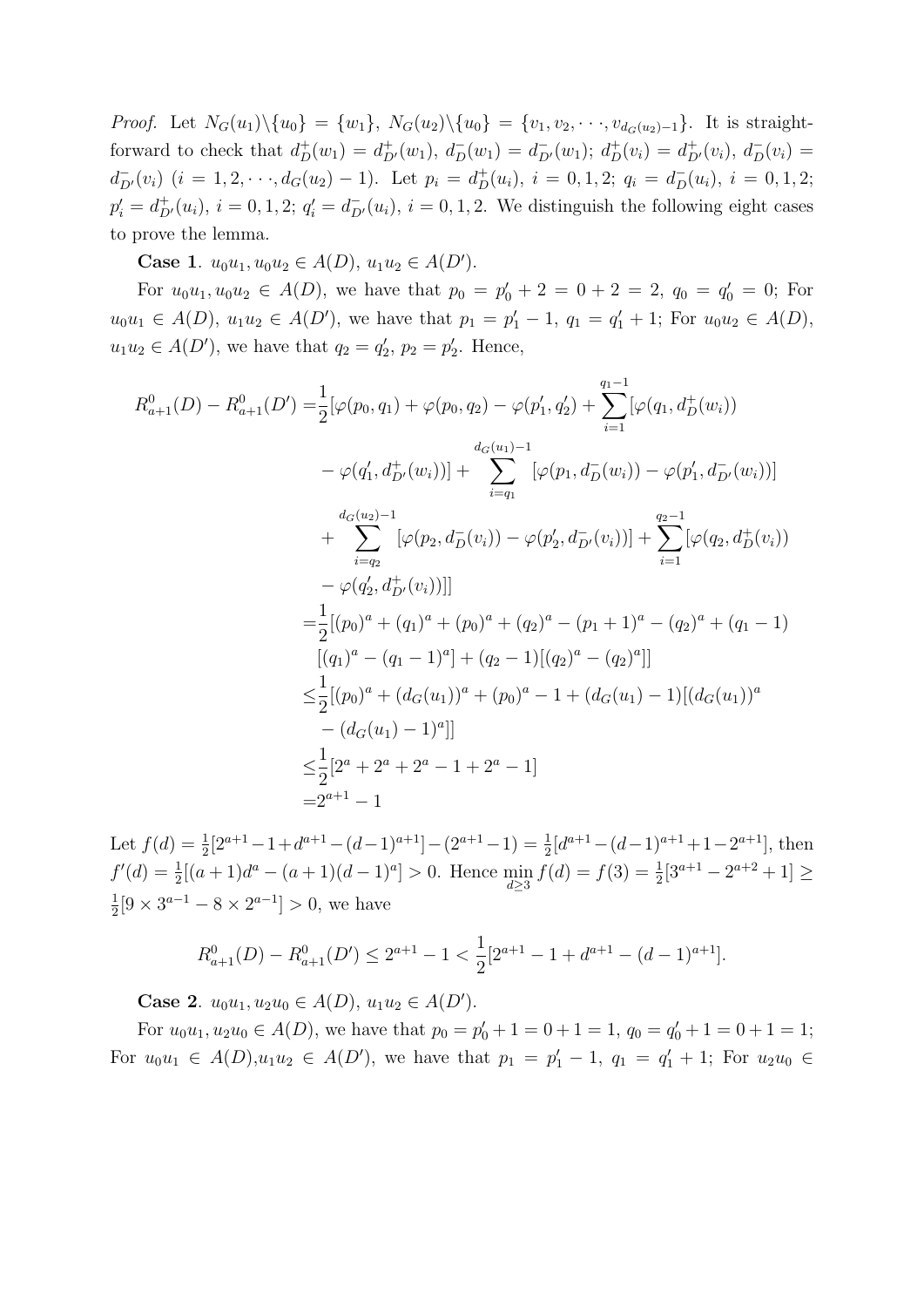$A(D), u_1u_2 \in A(D')$ , we have that  $p_2 = p'_2 + 1$ ,  $q_2 = q'_2 - 1$ . Hence,

$$
R_{a+1}^{0}(D) - R_{a+1}^{0}(D') = \frac{1}{2}[(p_{0})^{a} + (q_{1})^{a} + (p_{2})^{a} + (q_{0})^{a} - (p_{1} + 1)^{a}
$$
  
\n
$$
- (q_{2} + 1)^{a} + (q_{1} - 1)[(q_{1})^{a} - (q_{1} - 1)^{a}]
$$
  
\n
$$
+ p_{1}[(p_{1})^{a} - (p_{1} + 1)^{a}] + (p_{2} - 1)[(p_{2})^{a}
$$
  
\n
$$
- (p_{2} - 1)^{a}] + q_{2}[(q_{2})^{a} - (q_{2} + 1)^{a}]
$$
  
\n
$$
\leq \frac{1}{2}[1 + (d_{G}(u_{1}))^{a} + (d_{G}(u_{2}))^{a} + 1 - 1 - 1
$$
  
\n
$$
+ (d_{G}(u_{1}) - 1)[(d_{G}(u_{1}))^{a} - (d_{G}(u_{1}) - 1)^{a}]
$$
  
\n
$$
+ (d_{G}(u_{2}) - 1)[(d_{G}(u_{2}))^{a} - (d_{G}(u_{2}) - 1)^{a}]
$$
  
\n
$$
= \frac{1}{2}[2^{a+1} - 1 + d^{a+1} - (d - 1)^{a+1}]
$$

with equality if and only if  $q_1 = d_G(u_1)$ ,  $p_2 = d_G(u_2)$ .

Case 3.  $u_1u_0, u_0u_2 \in A(D), u_1u_2 \in A(D').$ 

For  $u_1u_0, u_0u_2 \in A(D)$ , we have that  $p_0 = p'_0 + 1 = 0 + 1 = 1$ ,  $q_0 = q'_0 + 1 = 0 + 1 = 1$ ; For  $u_1u_0 \in A(D)$ ,  $u_1u_2 \in A(D')$ , we have that  $q_1 = q'_1$ ,  $p_1 = p'_1$ ; For  $u_0u_2 \in A(D)$ ,  $u_1u_2 \in A(D')$ , we have that  $p_2 = p'_2$ ,  $q_2 = q'_2$ . Hence,

$$
R_{a+1}^{0}(D) - R_{a+1}^{0}(D') = \frac{1}{2} [(p_1)^{a} + (q_0)^{a} + (p_0)^{a} + (q_2)^{a} - (p'_1)^{a} - (q'_2)^{a}]
$$
  

$$
= \frac{1}{2} [(q_0)^{a} + (p_0)^{a}]
$$
  

$$
= 1 < \frac{1}{2} [2^{a+1} - 1 + d^{a+1} - (d-1)^{a+1}]
$$

Case 4.  $u_1u_0, u_2u_0 \in A(D), u_1u_2 \in A(D').$ 

For  $u_1u_0, u_2u_0 \in A(D)$ , we have that  $p_0 = p'_0 = 0$ ,  $q_0 = q'_0 + 2 = 0 + 2 = 2$ ; For  $u_1u_0 \in A(D)$ ,  $u_1u_2 \in A(D')$ , we have that  $p_1 = p'_1$ ,  $q_1 = q'_1$ ; For  $u_2u_0 \in A(D)$ ,  $u_1u_2 \in A(D')$ , we have that  $p_2 = p'_2 + 1$ ,  $q_2 = q'_2 - 1$ . Hence,

$$
R_{a+1}^{0}(D) - R_{a+1}^{0}(D') = \frac{1}{2}[(p_{1})^{a} + (q_{0})^{a} + (p_{2})^{a} + (q_{0})^{a} - (p_{1})^{a} - (q_{2} + 1)^{a} + (p_{2} - 1)[(p_{2})^{a} - (p_{2} - 1)^{a}] + q_{2}[(q_{2})^{a} - (q_{2} + 1)^{a}]]
$$
  
\n
$$
\leq \frac{1}{2}[2^{a} + (d_{G}(u_{2}))^{a} + 2^{a} - 1 + (d_{G}(u_{2}) - 1)[(d_{G}(u_{2}))^{a} - (d_{G}(u_{2}) - 1)^{a}]]
$$
  
\n
$$
= \frac{1}{2}[2^{a} + d^{a} + 2^{a} - 1 + (d - 1)(d^{a} - (d - 1)^{a})]
$$
  
\n
$$
= \frac{1}{2}[2^{a+1} - 1 + d^{a+1} - (d - 1)^{a+1}]
$$

with equality if and only if  $p_2 = d_G(u_2)$ .

Case 5.  $u_0u_1, u_0u_2 \in A(D), u_2u_1 \in A(D').$ 

Similarly to Case 4, we have

$$
R_{a+1}^{0}(D) - R_{a+1}^{0}(D') \le \frac{1}{2} [2^{a+1} - 1 + d^{a+1} - (d-1)^{a+1}]
$$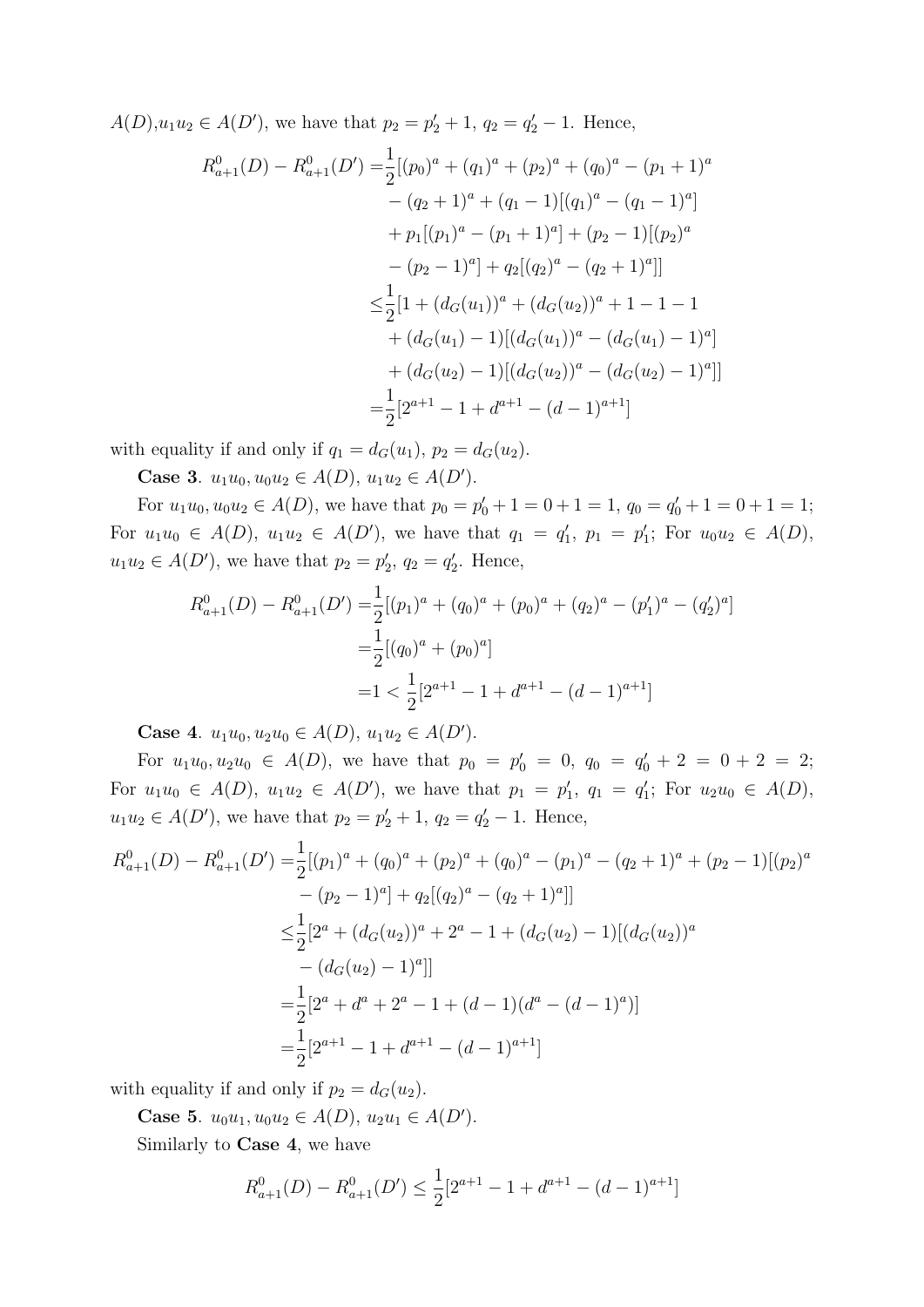with equality if and only if  $q_2 = d_G(u_2)$ .

Case 6.  $u_0u_1, u_2u_0 \in A(D), u_2u_1 \in A(D').$ 

Similarly to Case 3, we have

$$
R_{a+1}^{0}(D) - R_{a+1}^{0}(D') < \frac{1}{2} [2^{a+1} - 1 + d^{a+1} - (d-1)^{a+1}].
$$

Case 7.  $u_1u_0, u_0u_2 \in A(D), u_2u_1 \in A(D').$ 

Similarly to Case 2, we have

$$
R_{a+1}^0(D) - R_{a+1}^0(D') \le \frac{1}{2} [2^{a+1} - 1 + d^{a+1} - (d-1)^{a+1}]
$$

with equality if and only if  $p_1 = d_G(u_1)$ ,  $q_2 = d_G(u_2)$ .

Case 8.  $u_1u_0, u_2u_0 \in A(D), u_2u_1 \in A(D').$ 

Similarly to Case 1, we have

$$
R_{a+1}^{0}(D) - R_{a+1}^{0}(D') < \frac{1}{2} [2^{a+1} - 1 + d^{a+1} - (d-1)^{a+1}].
$$

Consequently,

$$
R_{a+1}^0(D) - R_{a+1}^0(D') \le \frac{1}{2} [2^{a+1} - 1 + d^{a+1} - (d-1)^{a+1}]
$$

with equality if and only if  $u_1u_0, u_2u_0 \in A(D), u_1u_2 \in A(D'), d^+_D(u_2) = d_G(u_2)$ ; or  $u_0u_1, u_0u_2 \in A(D), u_2u_1 \in A(D'), d_D^-(u_2) = d_G(u_2);$  or  $u_0u_1, u_2u_0 \in A(D), u_1u_2 \in A(D), u_2u_1 \in A(D)$  $A(D'), d_D^-(u_1) = d_G(u_1), d_D^+(u_2) = d_G(u_2)$ ; or  $u_1u_0, u_0u_2 \in A(D), u_2u_1 \in A(D'), d_D^+(u_1) =$  $d_G(u_1), d_D^-(u_2) = d_G(u_2).$ 

<span id="page-5-0"></span>**Lemma 2.4** Let  $G \in \mathcal{G}(n,r)$  with  $n \geq 6$  and  $r \geq 2$ ,  $\delta(G) \geq 2$ . If there exists  $u_0u_1 \in E(G)$ such that  $d_G(u_0) = d_G(u_1) = 2$ ,  $\{u_2\} = N_G(u_0) \setminus \{u_1\}$  and  $d_G(u_2) = d \geq 3$ .  $u_1 u_2 \in E(G)$ ,  $G' = G - u_0 - u_1, D \in \mathcal{O}(G), D' \in \mathcal{O}(G')$  such that  $A(D') \cap A(D) = A(D'), a \ge 1$ , then

$$
R_{a+1}^0(D) - R_{a+1}^0(D') \le \frac{1}{2} [2^{a+1} + 2 + d^{a+1} - (d-2)^{a+1}]
$$

with equality if and only if  $d_D^-(u_2) = d_G(u_2)$  or  $d_D^+(u_2) = d_G(u_2)$ .

*Proof.* Let  $N_G(u_2)\setminus\{u_0, u_1\} = \{v_1, v_2, \dots, v_{d_G(u_2)-2}\}\.$  It is obvious that  $d^+_D(v_i) = d^+_{D'}(v_i)$ ,  $d_{D}^{-}(v_{i}) = d_{D'}^{-}(v_{i})$   $(i = 1, 2, \dots, d_{G}(u_{2}) - 2)$ . Let  $p_{i} = d_{D}^{+}(u_{i}), i = 0, 1, 2; q_{i} = d_{D}^{-}(u_{i}),$  $i = 0, 1, 2; p'_{i} = d_{D'}^{+}(u_{i}), i = 0, 1, 2; q'_{i} = d_{D'}^{-}(u_{i}), i = 0, 1, 2.$  According to  $u_{0}, u_{1}, u_{2},$  we have eight cases.

Case 1.  $u_0u_1, u_0u_2 \in A(D), u_1u_2 \in A(D)$ .

For  $u_0u_1, u_0u_2 \in A(D)$ , we have that  $p_0 = p'_0 + 2 = 2$ ,  $q_0 = q'_0 = 0$ ; For  $u_0u_1 \in A(D)$ ,  $u_1u_2 \in A(D)$ , we have that  $p_1 = p'_1 + 1 = 0 + 1 = 1$ ,  $q_1 = q'_1 + 1 = 0 + 1 = 1$ ; For  $u_0u_2 \in A(D)$ ,  $u_1u_2 \in A(D)$ , we have that  $p_2 = p'_2$ ,  $q_2 = q'_2 + 2$ . Hence,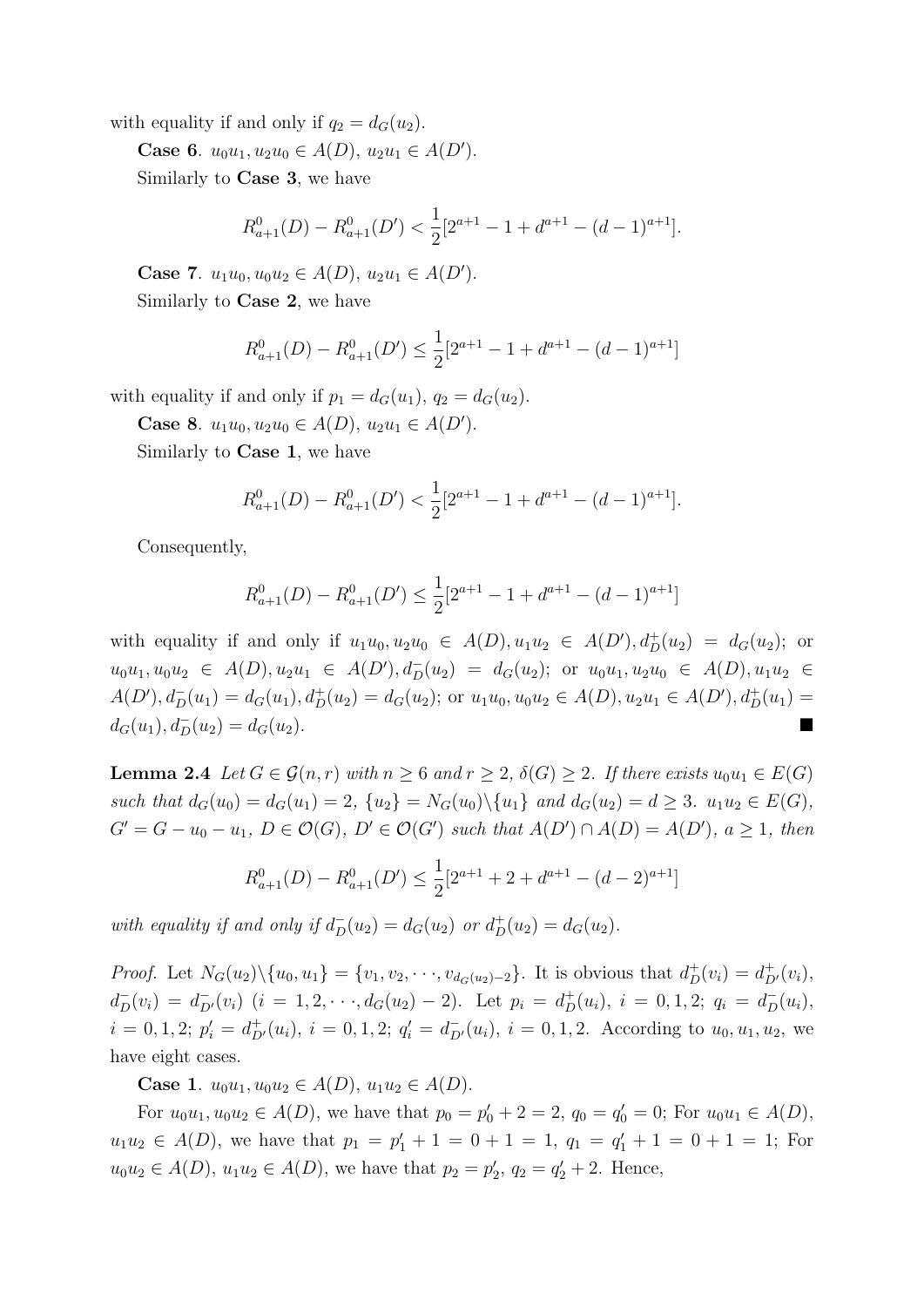$$
R_{a+1}^{0}(D) - R_{a+1}^{0}(D') = \frac{1}{2} [\varphi(p_0, q_1) + \varphi(p_0, q_2) + \varphi(p_1, q_2) + \sum_{i=1}^{q_2-2} [\varphi(q_2, d_D^+(v_i))
$$
  

$$
- \varphi(q_2', d_{D'}^+(v_i))] + \sum_{i=q_2-1}^{d_G(u_2)-2} [\varphi(p_2, d_D^-(v_i)) - \varphi(p_2', d_{D'}^-(v_i))]]
$$
  

$$
= \frac{1}{2} [(p_0)^a + (q_1)^a + (p_0)^a + (q_2)^a + (p_1)^a + (q_2)^a + (q_2 - 2)
$$
  

$$
[(q_2)^a - (q_2 - 2)^a]]
$$
  

$$
\leq \frac{1}{2} [2^a + 1^a + 2^a + (d_G(u_2))^a + 1^a + (d_G(u_2))^a
$$
  

$$
+ (d_G(u_2) - 2) [(d_G(u_2))^a - (d_G(u_2) - 2)^a]]
$$
  

$$
= \frac{1}{2} [2^{a+1} + 2 + d^a + d^a + (d - 2)(d^a - (d - 2)^a)]
$$
  

$$
= \frac{1}{2} [2^{a+1} + 2 + d^{a+1} - (d - 2)^{a+1}]
$$

with equality if and only if  $q_2 = d_G(u_2)$ .

Case 2.  $u_0u_1, u_2u_0 \in A(D)$ ,  $u_1u_2 \in A(D)$ .

For  $u_0u_1, u_2u_0 \in A(D)$ , we have that  $p_0 = p'_0 + 1 = 0 + 1 = 1$ ,  $q_0 = q'_0 + 1 = 0 + 1 = 1$ ; For  $u_0u_1 \in A(D)$ ,  $u_1u_2 \in A(D)$ , we have that  $p_1 = p'_1 + 1 = 0 + 1 = 1$ ,  $q_1 = q'_1 + 1 = 0 + 1 = 1$ ; For  $u_2u_0 \in A(D)$ ,  $u_1u_2 \in A(D)$ , we have that  $p_2 = p'_2 + 1$ ,  $q_2 = q'_2 + 1$ . Hence,

$$
R_{a+1}^{0}(D) - R_{a+1}^{0}(D') = \frac{1}{2} [(p_0)^{a} + (q_1)^{a} + (p_2)^{a} + (q_0)^{a} + (p_1)^{a} + (q_2)^{a} + (q_2 - 1)[(q_2)^{a} - (q'_2)^{a}] + (p_2 - 1)[(p_2)^{a} - (p'_2)^{a}]]
$$
  

$$
\leq \frac{1}{2} [4 + (q_2)^{a+1} - (q_2 - 1)^{a+1} + (p_2)^{a+1} - (p_2 - 1)^{a+1}]
$$

Let  $f(x) = \frac{1}{2}[4 + x^{a+1} - (x-1)^{a+1} + (d-x)^{a+1} - (d-x-1)^{a+1}]$  and  $g(x) = (a+1)x^a - (a+1)^{a+1}$ 1)(x-1)<sup>a</sup> (1 ≤ x ≤ d-1), then  $f'(x) = \frac{1}{2}[(a+1)x^a - (a+1)(x-1)^a - [(a+1)(d-x)^a (a+1)(d-x-1)^{a}$ ] =  $\frac{1}{2}[g(x)-g(d-x)]$ . By  $g'(x) = a(a+1)x^{a-1} - a(a+1)(x-1)^{a-1} \ge 0$ , we have  $f'(x) \geq 0$  for  $x \geq d - x$ , and  $f'(x) \leq 0$  for  $x \leq d - x$ . It is obvious that  $\max_{1 \le x \le d-1} f(x) = f(d-1) = f(1) = \frac{1}{2}[4 + (d-1)^{a+1} - (d-2)^{a+1} + 1].$  Since

$$
\frac{1}{2}[4 + (d-1)^{a+1} - (d-2)^{a+1} + 1] - \frac{1}{2}[d^{a+1} - (d-2)^{a+1} + 2 + 2^{a+1}]
$$
  
=  $\frac{1}{2}[3 + (d-1)^{a+1} - d^{a+1} - 2^{a+1}]$   
< 0,

 $R_{a+1}^0(D) - R_{a+1}^0(D') < \frac{1}{2}$  $\frac{1}{2}[2^{a+1}+2+d^{a+1}-(d-2)^{a+1}].$ Case 3.  $u_1u_0, u_0u_2 \in A(D), u_1u_2 \in A(D)$ .

For  $u_1u_0, u_0u_2 \in A(D)$ , we have that  $p_0 = p'_0 + 1 = 0 + 1 = 1$ ,  $q_0 = q'_0 + 1 = 0 + 1 = 1$ ; For  $u_1u_0 \in A(D)$ ,  $u_1u_2 \in A(D)$ , we have that  $p_1 = p'_1 + 2 = 0 + 2 = 2$ ,  $q_1 = q'_1 = 0$ ; For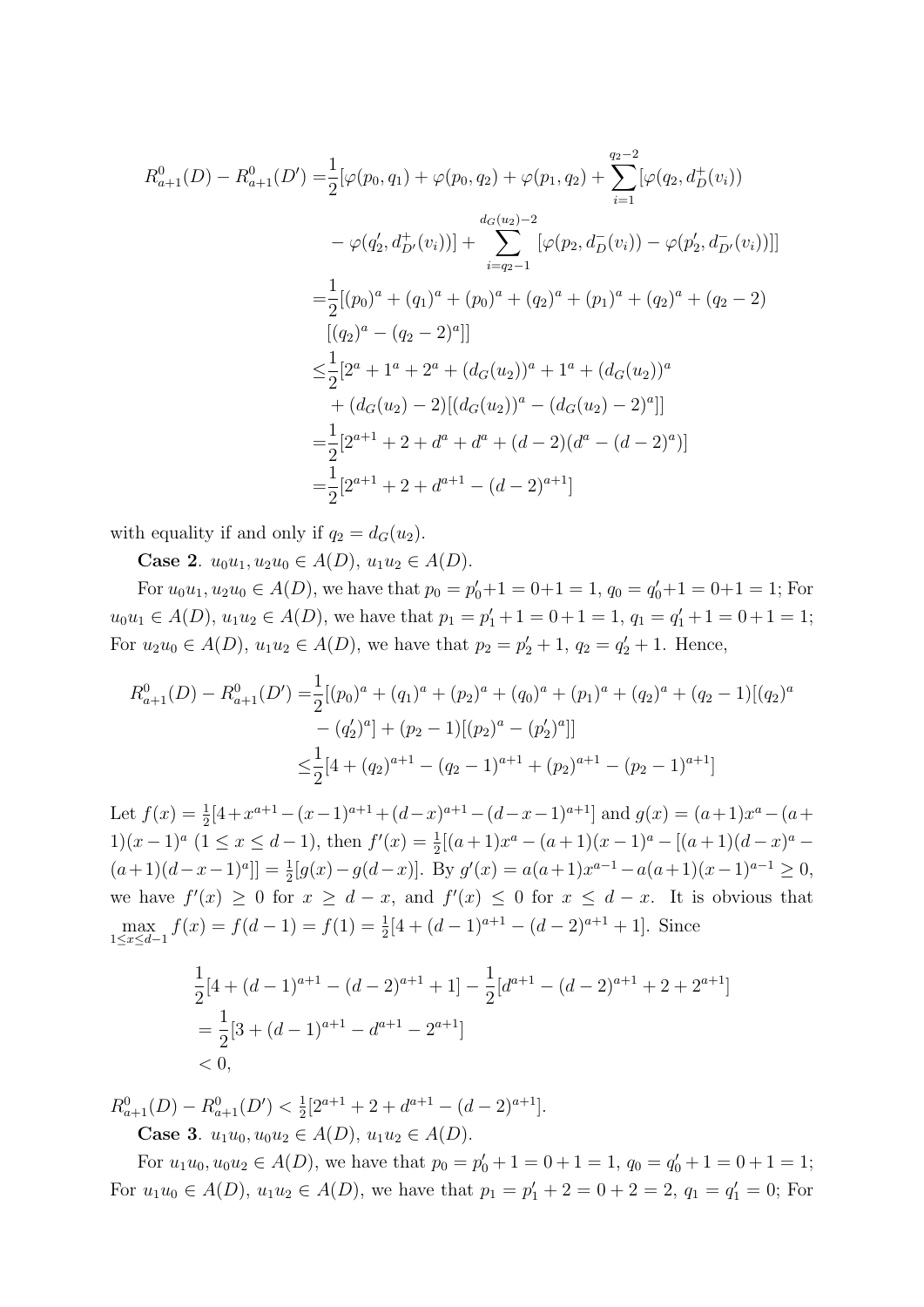$u_0u_2 \in A(D)$ ,  $u_1u_2 \in A(D)$ , we have that  $p_2 = p'_2$ ,  $q_2 = q'_2 + 2$ . Hence,

$$
R_{a+1}^{0}(D) - R_{a+1}^{0}(D') = \frac{1}{2} [(p_1)^{a} + (q_0)^{a} + (p_0)^{a} + (q_2)^{a} + (p_1)^{a} + (q_2)^{a} + (q_2 - 2)[(q_2)^{a} - (q_2 - 2)^{a}]]
$$
  
\n
$$
\leq \frac{1}{2} [2^{a} + 1^{a} + 1^{a} + (d_G(u_2))^{a} + 2^{a} + (d_G(u_2))^{a} + (d_G(u_2) - 2)[(d_G(u_2))^{a} - (d_G(u_2) - 2)^{a}]]
$$
  
\n
$$
= \frac{1}{2} [2^{a} + 1 + 1 + d^{a} + 2^{a} + d^{a} + (d - 2)(d^{a} - (d - 2)^{a})]
$$
  
\n
$$
= \frac{1}{2} [2^{a+1} + 2 + d^{a+1} - (d - 2)^{a+1}]
$$

with equality if and only if  $q_2 = d_G(u_2)$ .

Case 4.  $u_1u_0, u_2u_0 \in A(D), u_1u_2 \in A(D)$ .

For  $u_1u_0, u_2u_0 \in A(D)$ , we have that  $p_0 = p'_0 = 0$ ,  $q_0 = q'_0 + 2 = 0 + 2 = 2$ ; For  $u_1u_0 \in A(D)$ ,  $u_1u_2 \in A(D)$ , we have that  $p_1 = p'_1 + 2 = 0 + 2 = 2$ ,  $q_1 = q'_1 = 0$ ; For  $u_2u_0 \in A(D)$ ,  $u_1u_2 \in A(D)$ , we have that  $p_2 = p'_2 + 1$ ,  $q_2 = q'_2 + 1$ . Hence, we have the inequality by the proof of Case 2.

$$
R_{a+1}^{0}(D) - R_{a+1}^{0}(D') = \frac{1}{2} [(p_1)^{a} + (q_0)^{a} + (q_0)^{a} + (p_2)^{a} + (p_1)^{a} + (q_2)^{a} + (q_2 - 1)
$$
  
\n
$$
[(q_2)^{a} - (q_2 - 1)^{a}] + (p_2 - 1)[(p_2)^{a} - (p_2 - 1)^{a}]]
$$
  
\n
$$
= \frac{1}{2} [2^{a+2} + (q_2)^{a+1} - (q_2 - 1)^{a+1} + (p_2)^{a+1} - (p_2 - 1)^{a+1}]
$$
  
\n
$$
\leq \frac{1}{2} [2^{a+2} + (d-1)^{a+1} - (d-2)^{a+1} + 1]
$$

Let  $h(d) = \frac{1}{2}[2^{a+2} + (d-1)^{a+1} - (d-2)^{a+1} + 1] - \frac{1}{2}$  $\frac{1}{2}[2^{a+1}+2+d^{a+1}-(d-2)^{a+1}] =$ 1  $\frac{1}{2}[2^{a+1} + (d-1)^{a+1} - d^{a+1} - 1]$ , we have  $h'(d) = \frac{1}{2}[(a+1)(d-1)^a - (a+1)d^a] < 0$ , and  $\max_{d\geq 3} h(d) = h(3) = \frac{1}{2}[2^{a+2} - 3^{a+1} - 1] = \frac{1}{2}[8 \times 2^{a-1} - 9 \times 3^{a-1} - 1] < 0.$  Hence,

$$
R_{a+1}^{0}(D) - R_{a+1}^{0}(D') < \frac{1}{2} [2^{a+1} + 2 + d^{a+1} - (d-2)^{a+1}].
$$

Case 5.  $u_0u_1, u_0u_2 \in A(D), u_2u_1 \in A(D)$ . Similarly to Case 4, we have

$$
R_{a+1}^{0}(D) - R_{a+1}^{0}(D') < \frac{1}{2} [2^{a+1} + 2 + d^{a+1} - (d-2)^{a+1}].
$$

Case 6.  $u_0u_1, u_2u_0 \in A(D), u_2u_1 \in A(D)$ . Similarly to Case 3, we have

$$
R_{a+1}^{0}(D) - R_{a+1}^{0}(D') \le \frac{1}{2} [2^{a+1} + 2 + d^{a+1} - (d-2)^{a+1}].
$$

with equality if and only if  $p_2 = d_G(u_2)$ .

Case 7.  $u_1u_0, u_0u_2 \in A(D), u_2u_1 \in A(D)$ .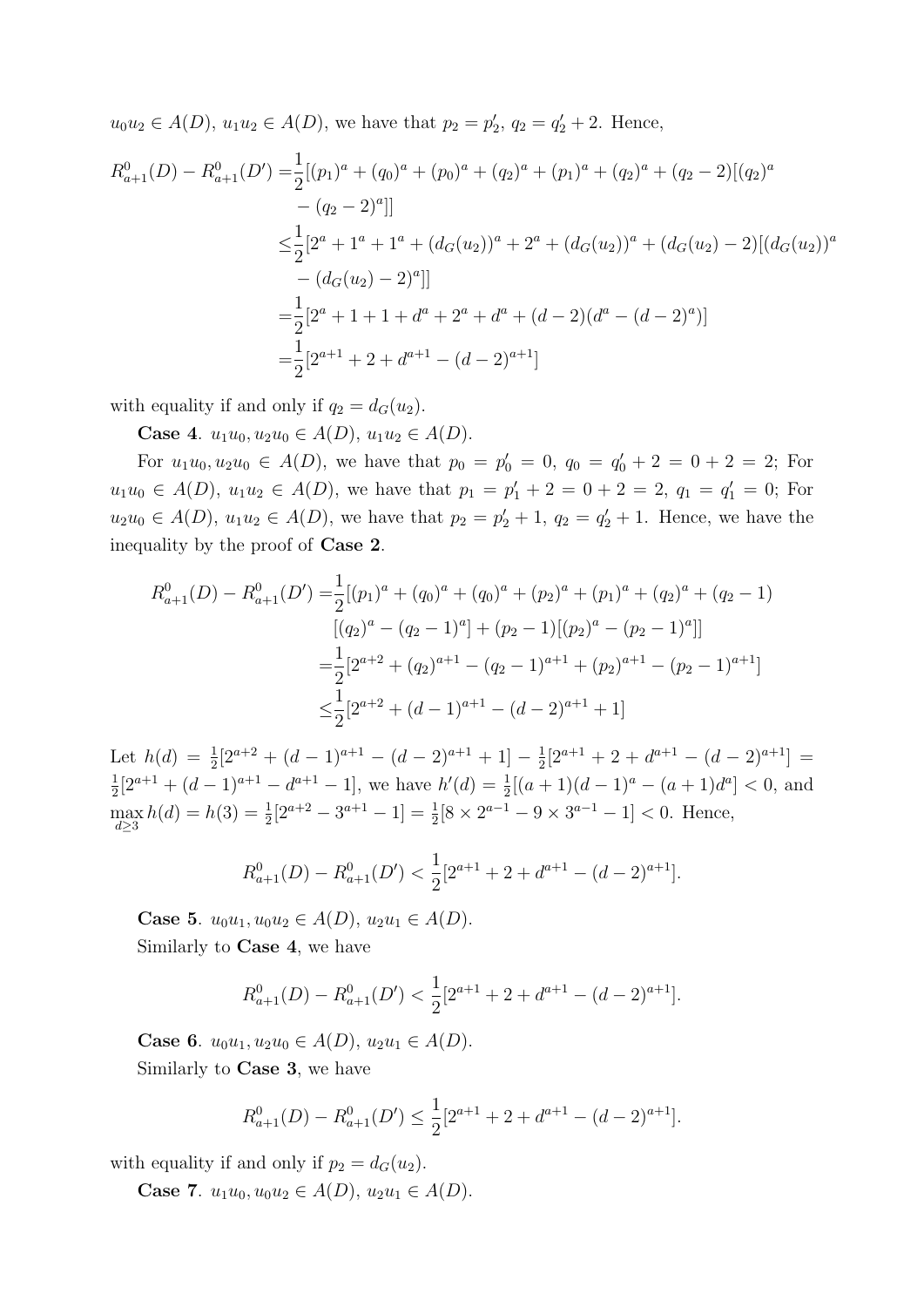Similarly to Case 2, we have

$$
R_{a+1}^{0}(D) - R_{a+1}^{0}(D') < \frac{1}{2} [2^{a+1} + 2 + d^{a+1} - (d-2)^{a+1}].
$$

Case 8.  $u_1u_0, u_2u_0 \in A(D), u_2u_1 \in A(D)$ . Similarly to Case 1, we have

$$
R_{a+1}^{0}(D) - R_{a+1}^{0}(D') \le \frac{1}{2} [2^{a+1} + 2 + d^{a+1} - (d-2)^{a+1}]
$$

with equality if and only if  $p_2 = d_G(u_2)$ .

Consequently,

$$
R_{a+1}^{0}(D) - R_{a+1}^{0}(D') \le \frac{1}{2} [2^{a+1} + 2 + d^{a+1} - (d-2)^{a+1}]
$$

with equality if and only if  $d_D^-(u_2) = d_G(u_2)$  or  $d_D^+(u_2) = d_G(u_2)$ .

In the following, we determine the maximum zeroth-order general Randić index of trees, and the corresponding extreme graph.

<span id="page-8-0"></span>**Lemma 2.5** [\[4\]](#page-15-3) Let  $G \in \mathcal{G}(n,0)$  with  $n \geq 2$ ,  $a \geq 1$ . Then

$$
R_{a+1}^{0}(G) \le n - 1 + (n - 1)^{1+a}
$$

with equality if and only if  $G \cong G^{0}(n,0)$ .

From the maximum tree on the zeroth-order general Randić index and the corresponding extremum graph, we get the maximum oriented tree with respect to the zeroth-order general Randić index and the corresponding extremum digraph.

<span id="page-8-2"></span>**Lemma 2.6** Let  $G \in \mathcal{G}(n,0)$  with  $n \geq 2$ ,  $D \in \mathcal{O}(G)$ ,  $a \geq 1$ . Then

$$
R_{a+1}^0(D) \le \frac{1}{2}[n-1+(n-1)^{1+a}]
$$

with equality if and only if  $D \in \mathcal{G}^*(n,0)$ .

*Proof.* It is straghtforward to check that  $G$  is a bipartite graph. By Lemma [2.1](#page-2-1) and Lemma [2.2,](#page-2-2)  $R_{a+1}^0(D) \leq \frac{1}{2}R_{a+1}^0(G)$  with equality if and only if D is a sink-source orientation of G.

We can obtain the following equality by Lemma [2.5,](#page-8-0)

$$
\max\{R_{a+1}^0(D)|D \in \mathcal{O}(G), G \in \mathcal{G}(n,0)\} = \max\{\frac{1}{2}R_{a+1}^0(G)|G \in \mathcal{G}(n,0)\} = \frac{1}{2}R_{a+1}^0(G^0(n,0))
$$

Consequently,

$$
R_{a+1}^0(D) \le \frac{1}{2}[n-1+(n-1)^{1+a}]
$$

with equality if and only if  $D \in \mathcal{G}^*(n,0)$ .  $(n, 0)$ .

<span id="page-8-1"></span>For a unicyclic graph of order 4 with a triangle, we have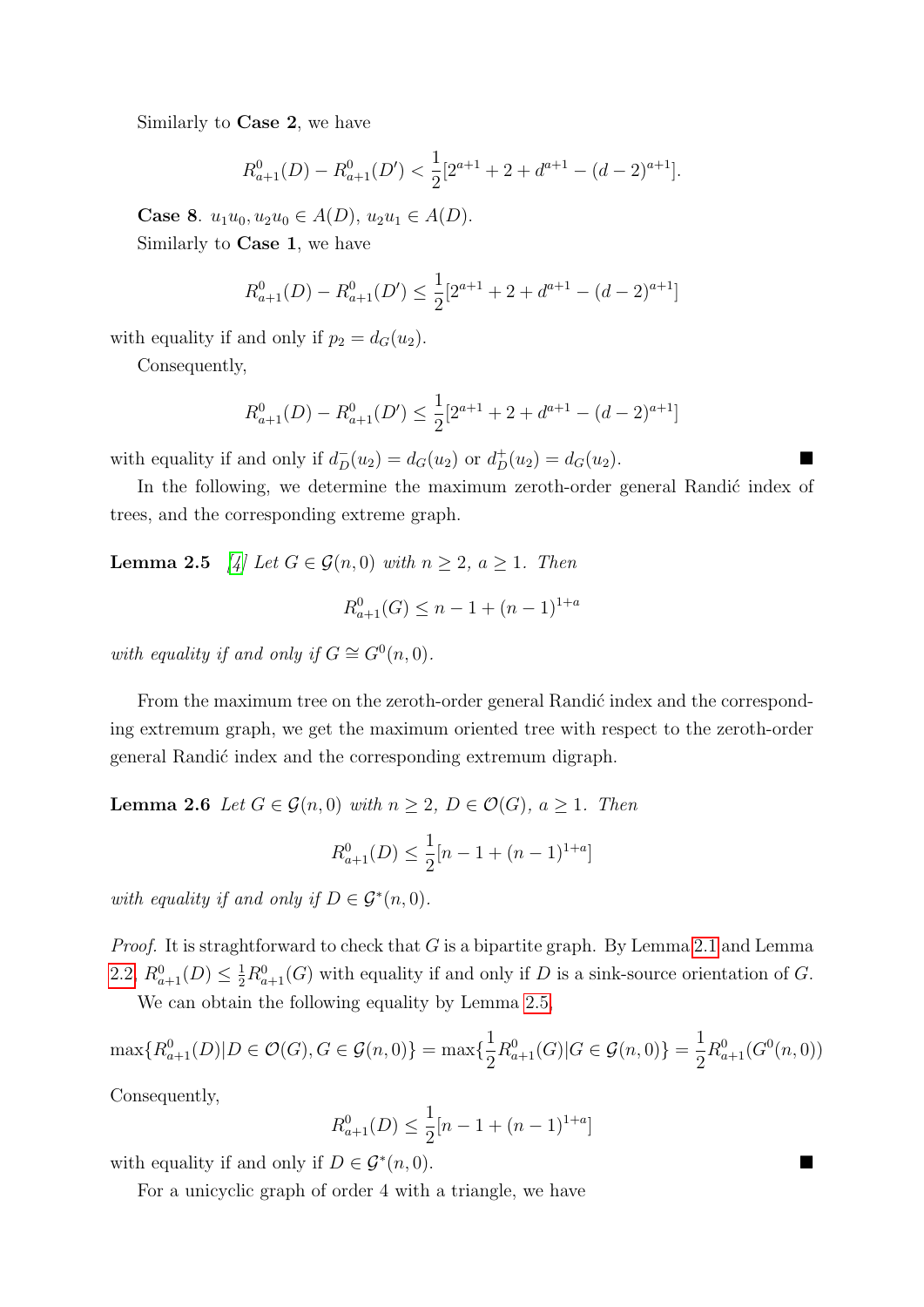**Lemma 2.7** Let  $G_1$  be the graph depicted in Figure [2,](#page-9-0)  $D \in \mathcal{O}(G_1)$ ,  $a \geq 1$ . Then

$$
R_{a+1}^0(D) \le \frac{1}{2} [3^{a+1} + 2^{a+1} + 3]
$$

with equality if and only if  $D \in \{G^{(1)}(4, 1), G^{(2)}(4, 1)\}.$ 

*Proof.* It is straightforward to check that  $\mathcal{O}(G_1) = \{D_1, D_2, \dots, D_6\}$ , where  $D_1, D_2, \dots, D_6$ are depicted in Figure [2.](#page-9-0) By direct computing, we have

$$
R_{a+1}^0(D_5) = R_{a+1}^0(D_1) = \frac{1}{2}(3^{a+1} + 2^{a+1} + 3)
$$
  

$$
R_{a+1}^0(D_4) = R_{a+1}^0(D_2) = \frac{1}{2}(4 + 2^{a+2})
$$
  

$$
R_{a+1}^0(D_6) = R_{a+1}^0(D_3) = \frac{1}{2}(2 + 2^{a+2} + 2^{a+1}).
$$

As the fact that

$$
R_{a+1}^{0}(D_1) - R_{a+1}^{0}(D_2) = \frac{1}{2}(3^{a+1} + 2^{a+1} + 3) - \frac{1}{2}(4 + 2^{a+2}) = \frac{1}{2}(3^{a+1} - 2^{a+1} - 1) > 0,
$$
  
\n
$$
R_{a+1}^{0}(D_1) - R_{a+1}^{0}(D_3) = \frac{1}{2}(3^{a+1} + 2^{a+1} + 3) - \frac{1}{2}(2 + 2^{a+2} + 2^{a+1}) = \frac{1}{2}(3^{a+1} - 2^{a+2} + 1) = \frac{1}{2}(9 \times 3^{a-1} - 8 \times 2^{a-1} + 1) > 0,
$$

$$
R_{a+1}^0(D) \le \frac{1}{2} [3^{a+1} + 2^{a+1} + 3]
$$

with equality if and only if  $D \in \{D_1, D_5\} = \{G^{(1)}(4, 1), G^{(2)}(4, 1)\}.$ 



<span id="page-9-0"></span>Figure 2:  $G_1$  and its orientations in Lemma [2.7](#page-8-1)

<span id="page-9-1"></span>**Lemma 2.8** Let G be a simple connected graph,  $d_G(u) = 1$  and  $u \in V(G)$ ,  $G' = G - u$ ,  $D \in \mathcal{O}(G)$ ,  $D' \in \mathcal{O}(G')$  such that  $A(D') \bigcap A(D) = A(D')$ ,  $v \in N_G(u)$ ,  $a \geq 1$ . Then

$$
R_{a+1}^0(D) - R_{a+1}^0(D') \le \frac{1}{2} [1 + (d_G(v))^{a+1} - (d_G(v) - 1)^{a+1}]
$$

with equality if and only if  $\max\{d^+_D(v), d^-_D(v)\} = d_G(v)$ .

*Proof.* Let  $N_G(v) = \{u = u_1, u_2, \dots, u_{d_G(v)}\}$  and  $d_D^+(v) = p$ ,  $d_D^-(v) = q$ ,  $d_{D'}^+(v) = p'$ ,  $d_{D'}^-(v) = q'.$ Case 1.  $uv \in A(D)$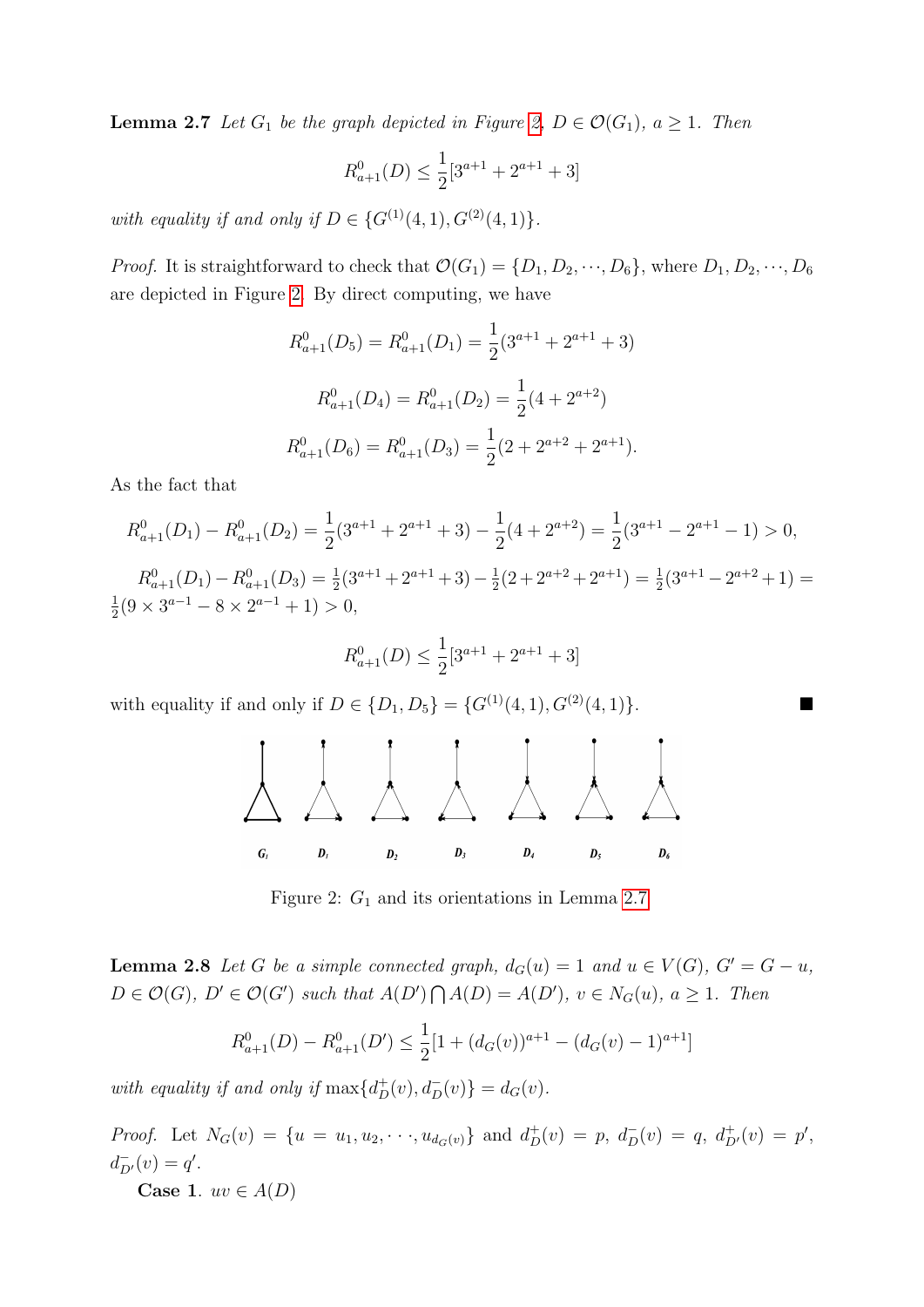In this case,  $q = q' + 1$ ,  $p = p'$ . It is straightforward to check that  $d_D^+(u_i) = d_{D'}^+(u_i)$ ,  $d_D^-(u_i) = d_{D'}^-(u_i), i = 2, 3, \dots, d_G(v)$ . Moreover,

$$
R_{a+1}^{0}(D) - R_{a+1}^{0}(D') = \frac{1}{2} [R_{a+1}^{0}(d_{D}^{+}(u), q) + \sum_{i=2}^{q} [R_{a+1}^{0}(q, d_{D}^{+}(u_{i})) - R_{a+1}^{0}(q')
$$
  

$$
, d_{D'}^{+}(u_{i}))] + \sum_{i=q+1}^{d_{G}(v)} [R_{a+1}^{0}(p, d_{D}^{-}(u_{i})) - R_{a+1}^{0}(p', d_{D'}^{-}(u_{i}))]]
$$
  

$$
= \frac{1}{2} [(d_{D}^{+}(u))^{a} + (q)^{a} + (q - 1)[(q)^{a} - (q - 1)^{a}]]
$$
  

$$
\leq \frac{1}{2} [1 + (d_{G}(v))^{a} + (d_{G}(v) - 1)[(d_{G}(v))^{a} - (d_{G}(v) - 1)^{a}]]
$$
  

$$
= \frac{1}{2} [1 + (d_{G}(v))^{a+1} - (d_{G}(v) - 1)^{a+1}]
$$

with equality if and only if  $q = d_G(v)$ .

Case 2.  $vu \in A(D)$ 

Similarly to Case 1, we have

$$
R_{a+1}^0(D) - R_{a+1}^0(D') \le \frac{1}{2} [1 + (d_G(v))^{a+1} - (d_G(v) - 1)^{a+1}]
$$

with equality if and only if  $p = d_G(v)$ .

Hence,

$$
R_{a+1}^0(D) - R_{a+1}^0(D') \le \frac{1}{2} [1 + (d_G(v))^{a+1} - (d_G(v) - 1)^{a+1}]
$$

with equality if and only if  $\max\{d_D^+(v), d_D^-(v)\} = d_G(v)$ .

Next, we will get the oriented unicyclic graphs with the maximum of the zeroth-order general Randić index and the corresponding extreme graph, which will help to prove the main conclusions.

**Lemma 2.9** Let  $G \in \mathcal{G}(n,1)$ ,  $n \geq 3$ ,  $D \in \mathcal{O}(G)$ ,  $a \geq 1$ . Then

<span id="page-10-0"></span>
$$
R_{a+1}^0(D) \le \frac{1}{2}[(n-1)^{a+1} + n - 1 + 2^{a+1}]
$$

with equality if and only if  $D \in \mathcal{G}^*(n,1)$ .

*Proof.* We proceed by applying induction on  $n$ .

If  $n = 3$ , then  $G = C_3$ ,  $D \in \mathcal{O}(C_3)$ , it is straightforward to check that  $R_{a+1}^0(D) \leq$ 1  $\frac{1}{2}[2^{a+2}+2]$  with equality if and only if  $D \in \{G^{(1)}(3,1), G^{(2)}(3,1)\} = \mathcal{G}^*(3,1)$ .

If  $n = 4$ , then  $G = \{G_1, C_4\}$ , where  $G_1$  is shown in Figure [2.](#page-9-0) Let  $f(x) = \frac{1}{2}[2^{x+1} + 3 +$  $3^{x+1}$ ] –  $2^{x+2}$ . When  $a \ge 2$ ,  $f(a) = \frac{1}{2}[2^{a+1} + 3 + 3^{a+1}] - 2^{a+2} = \frac{1}{2}$  $\frac{1}{2}[3+3^{a+1}-3\times 2^{a+1}] =$ 1  $\frac{1}{2}[3+27\times3^{a-2}-24\times2^{a-2}]>0;$  When  $1\leq a\leq 2$ ,  $f'(a)=\frac{1}{2}[3^{a+1}\times1n3-3\times2^{a+1}\times1n2]>0$ by MATLAB (see Figure [4](#page-15-4) of the Appendix A).  $f(a) \ge f(1) = 0$ . From Lemma [2.2,](#page-2-2) if  $D \in \mathcal{O}(C_4)$ , we can get  $R_{a+1}^0(D) \leq \frac{1}{2}R_{a+1}^0(C_4) = 2^{a+2} \leq \frac{1}{2}$  $\frac{1}{2}[2^{a+1}+3+3^{a+1}]$  with equality if and only if  $a = 1$  and D is a sink-source orientation of  $C_4$ , which implies that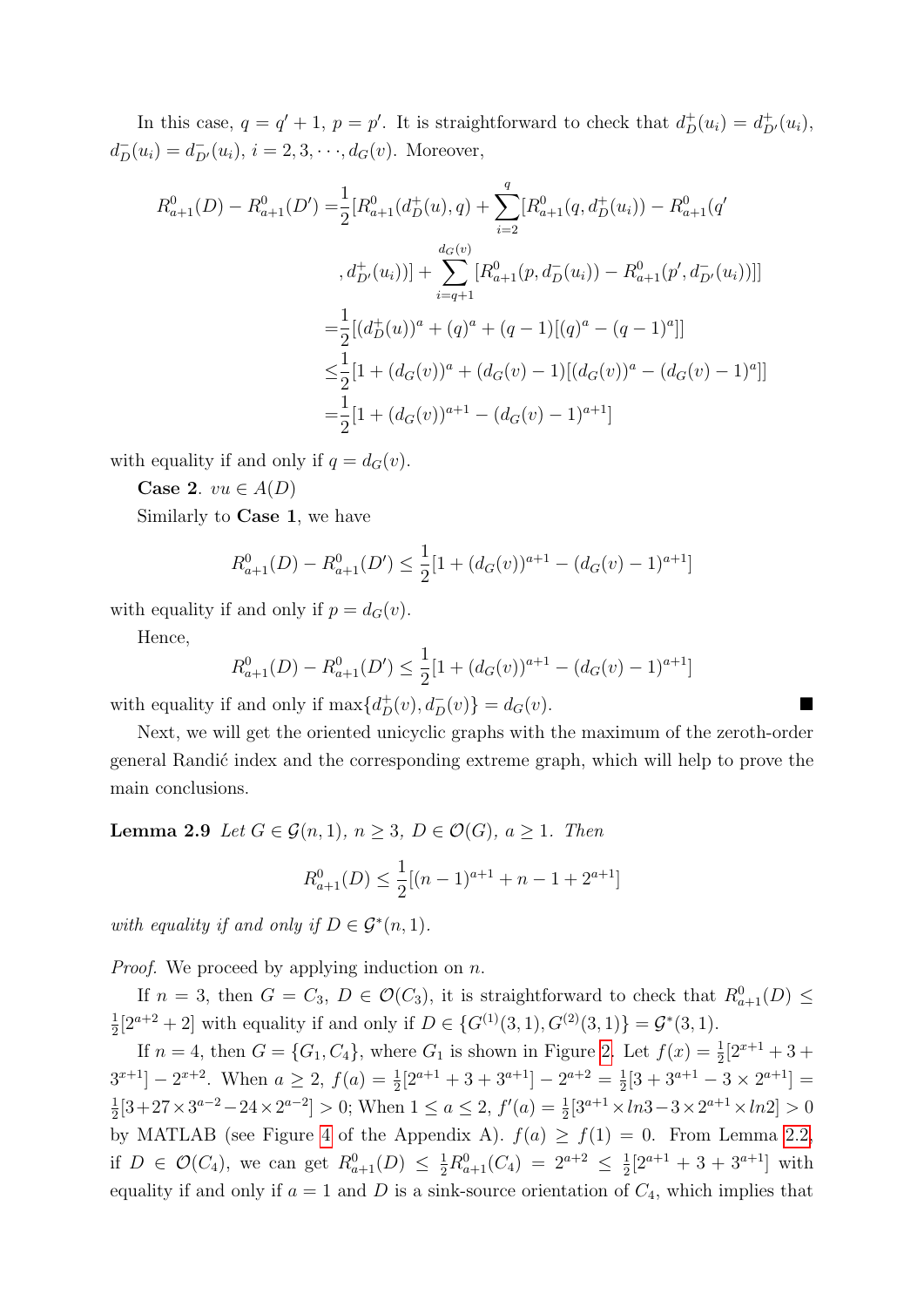$D \in \{G^{(3)}(4,1), G^{(4)}(4,1)\}\$ . By Lemma [2.7,](#page-8-1) if  $D \in \mathcal{O}(G_1)$ ,  $M_1(D) \leq \frac{1}{2}$  $\frac{1}{2}[2^{a+1}+3+3^{a+1}]$ with equality if and only if  $D \in \{G^{(1)}(4, 1), G^{(2)}(4, 1)\}\$ . Thus the result holds for  $n = 3, 4$ .

If  $n \geq 5$  and suppose that the lemma is true completely for all orientations of graphs in  $\mathcal{G}(n-1,1)$ . Let  $G \in \mathcal{G}(n,1)$ .

Case 1.  $G = C_n$ .

If  $G = C_n$ ,  $D \in \mathcal{O}(C_n)$ , let  $f(n) = \frac{1}{2}[2^{a+1} + n - 1 + (n-1)^{a+1}] - n \times 2^a$ , then 2  $f'(n) = \frac{1}{2}[1 + (a+1)(n-1)^a] - 2^a > 0$ , and  $f(n) \ge f(5) = \frac{1}{2}[2^{a+1} + 4 + 4^{a+1}] - 5 \times 2^a > 0$ .

From Lemma [2.2,](#page-2-2) we can get that  $R_{a+1}^0(D) \leq \frac{R_{a+1}^0(C_n)}{2} = n \times 2^a < \frac{1}{2}$  $\frac{1}{2}[(n-1)^{a+1}+n 1 + 2^{a+1}$ . The lemma holds.

Case 2.  $G \neq C_n$ .

Let  $G' = G - \{u\}$ , where  $d_G(u) = 1$ , then  $G' \in \mathcal{G}(n-1, 1)$ . Let  $v \in V(G)$ ,  $N_G(v) =$  $\{u = u_1, u_2, \dots, u_s\}, 1 \le s = d_G(v) \le n-1, D' \in \mathcal{O}(G')$  such that  $A(D') \cap A(D) = A(D')$ .

By the induction hypothesis,

$$
R_{a+1}^0(D') \le \frac{1}{2} [(n-2)^{a+1} + n - 2 + 2^{a+1}].
$$

From Lemma [2.8,](#page-9-1) we can obtain that

$$
R_{a+1}^0(D) \leq R_{a+1}^0(D') + \frac{1}{2} [1 - (d_G(v) - 1)^{a+1} + (d_G(v))^{a+1}]
$$
  
\n
$$
\leq \frac{1}{2} [2^{a+1} + n - 2 + (n - 2)^{a+1}] + \frac{1}{2} [1 + (n - 1)^{a+1} - (n - 2)^{a+1}]
$$
  
\n
$$
= \frac{1}{2} [(n - 1)^{a+1} + n - 1 + 2^{a+1}]
$$

with equality if and only if  $R_{a+1}^0(D') = \frac{1}{2}[n-2+(n-2)^{a+1}+2^{a+1}],$  and  $\{d^+_D(u)$  $d_G(u), d_D^-(v) = d_G(v) = n - 1$  or  $\{d_D^+(v) = d_G(v) = n - 1, d_D^-(u) = d_G(u)\}$ , which implies that  $D \in \mathcal{G}^*(n,1)$ .

The proof of the lemma is completed.

<span id="page-11-0"></span>**Lemma 2.10** Let  $D \in \mathcal{O}(G_2)$ ,  $G_2 \in \mathcal{G}(5, 2)$ , where  $G_2$  is depicted in Figure [3,](#page-12-0)  $a \geq 1$ . Then

$$
R_{a+1}^0(D) \leq 2 \times 4^a + 2^{a+1} + 2
$$

with equality if and only if  $D \in \mathcal{G}^*(5,2)$ .

*Proof.* It is straightforward to check that  $\mathcal{O}(G_2) = \{D_1, D_2, \dots, D_{10}\}$ , where  $D_1, D_2, \dots, D_{10}$ are depicted in Figure [3.](#page-12-0) By direct computing, we obtain

$$
R_{a+1}^{0}(D_1) = \frac{1}{2}(8 + 2^{a+2})
$$
  
\n
$$
R_{a+1}^{0}(D_4) = R_{a+1}^{0}(D_2) = \frac{1}{2}(7 + 3^{a+1} + 2^{a+1})
$$
  
\n
$$
R_{a+1}^{0}(D_9) = R_{a+1}^{0}(D_3) = \frac{1}{2}(4 + 2^{a+3})
$$
  
\n
$$
R_{a+1}^{0}(D_7) = R_{a+1}^{0}(D_5) = \frac{1}{2}(3 + 6 \times 2^a + 3^{a+1})
$$
  
\n
$$
R_{a+1}^{0}(D_6) = \frac{1}{2}(12 \times 2^a)
$$
  
\n
$$
R_{a+1}^{0}(D_{10}) = R_{a+1}^{0}(D_8) = 2 \times 4^a + 2^{a+1} + 2.
$$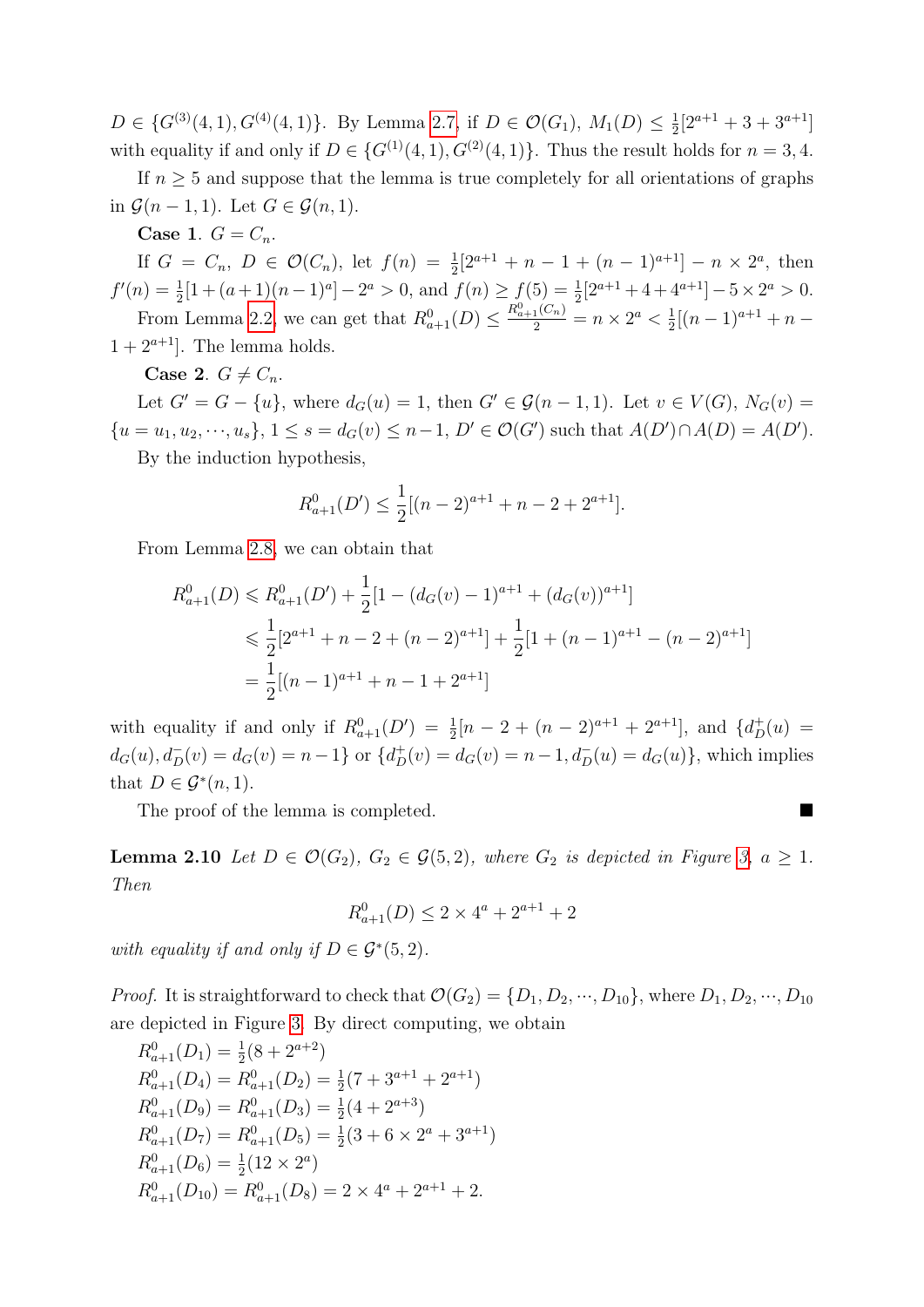

<span id="page-12-0"></span>Figure 3:  $G_2$  and its orientations

As the fact that

 $R_{a+1}^0(D_8) - R_{a+1}^0(D_1) = 2 \times 4^a + 2^{a+1} + 2 - \frac{1}{2}$  $\frac{1}{2}(8+2^{a+2})=2\times 4^a-2>0$  $R_{a+1}^0(D_8) - R_{a+1}^0(D_2) = 2 \times 4^a + 2^{a+1} + 2 - \frac{1}{2}$  $\frac{1}{2}(7+3^{a+1}+2^{a+1}) = 2 \times 4^a - \frac{3}{2} \times 3^a + 2^a - 1.5 > 0$  $R_{a+1}^0(D_8) - R_{a+1}^0(D_3) = 2 \times 4^a + 2^{a+1} + 2 - \frac{1}{2}$  $\frac{1}{2}(4+2^{a+3}) = 2 \times 4^a - 2^{a+1} > 0$  $R_{a+1}^0(D_8) - R_{a+1}^0(D_5) = 2 \times 4^a + 2^{a+1} + 2 - \frac{1}{2}$  $\frac{1}{2}(3+6\times2^a+3^{a+1}) = 2\times4^a - \frac{3}{2}\times3^a - 2^a + \frac{1}{2} =$  $8 \times 4^{a-1} - \frac{9}{2} \times 3^{a-1} - 2 \times 2^{a-1} + \frac{1}{2} > 0$  $R_{a+1}^0(D_8) - R_{a+1}^0(D_6) = 2 \times 4^a + 2^{a+1} + 2 - \frac{1}{2}$  $\frac{1}{2}(12 \times 2^a) = (2^{a+1} + 2 - 6)2^a + 2 > 0$ It is easy to get that  $R_{a+1}^0(D) \leq 2 \times 4^a + 2^{a+1} + 2$ 

with equality if and only if  $D \in \{D_{10}, D_8\} = \mathcal{G}^*(5, 2)$ .

### 3 Main Result

We will solve the problem which is to find the maximum zeroth-order general Randić index over the set of all oriented cacti in terms of the order in the section. The main result is as follows.

■

**Theorem 3.1** Let  $G \in \mathcal{G}(n,r)$ ,  $D \in \mathcal{O}(G)$ ,  $a \geq 1$ . Then

$$
R_{a+1}^{0}(D) \le \frac{1}{2} [(n-1)^{a+1} + n - 1 + 2r \times 2^{a}]
$$

with equality if and only if  $D \in \mathcal{G}^*(n,r)$ .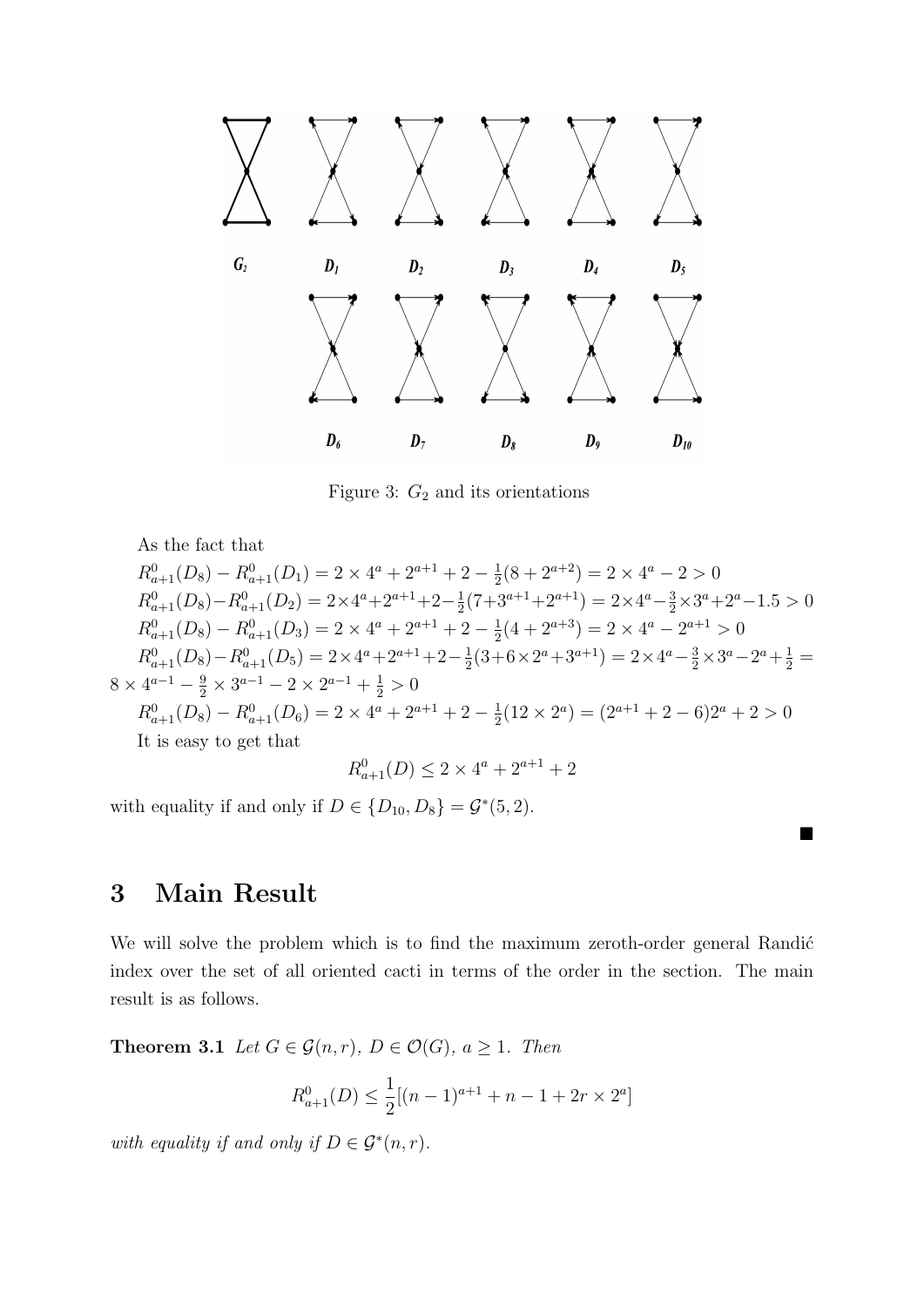*Proof.* We proceed by applying induction on n and r. By Lemma [2.6](#page-8-2) and Lemma [2.9,](#page-10-0) the result holds for  $r = 0$  and 1. If  $r \geq 2$ , then  $n \geq 5$ . If  $n = 5$ ,  $|\mathcal{G}(5, 2)| = 1$  and  $G_2 \in \mathcal{G}(5, 2)$ (see Figure [3\)](#page-12-0), then the result holds by Lemma [2.10.](#page-11-0)

If  $n \geq 6$  and  $r \geq 2$ . We distinguish the following two cases according to  $\delta(G)$ . Case 1.  $\delta(G) = 1$ .

Let  $u, v \in V(G)$  and  $d_G(u) = 1, v \in N_G(u), G' = G - u$ . Obviously,  $G' \in \mathcal{G}(n-1,r)$ ,  $d_G(v) \leq n-1$ .

Let  $D' \in \mathcal{O}(G')$  such that  $A(D') \cap A(D) = A(D')$ . By the induction hypothesis,

$$
R_{a+1}^{0}(D') \le \frac{1}{2} [(n-2)^{a+1} + n - 2 + 2r \times 2^{a}].
$$

From Lemma [2.8,](#page-9-1) we have

$$
R_{a+1}^0(D) \le R_{a+1}^0(D') + \frac{1}{2} [1 + (d_G(v))^{a+1} - (d_G(v) - 1)^{a+1}]
$$
  
\$\le \frac{1}{2} [(n-2)^{a+1} + n - 2 + 2r \times 2^a + 1 + (n-1)^{a+1} - (n-2)^{a+1}]\$  
=  $\frac{1}{2} [(n-1)^{a+1} + n - 1 + 2r \times 2^a]$ 

with equality if and only if  $R_{a+1}^0(D') = \frac{1}{2}[(n-2)^{a+1}+n-2+2r\times2^a]$ ,  $\max\{d_D^+(v), d_D^-(v)\}$  $d_G(v) = n - 1$ , which imply the fact that  $D \in \mathcal{G}^*(n, r)$ . The result holds.

Case 2.  $\delta(G) \geq 2$ .

It is obvious that there exists  $u_0u_1 \in E(G)$  in a terminal block of G such that  $d_G(u_0) =$  $d_G(u_1) = 2$ ,  $N_G(u_0) = \{u_1, u_2\}$  and  $d_G(u_2) = d \geq 3$ . We will take two subcases into consideration.

Subcase 2.1.  $u_1u_2 \notin E(G)$ .

Let  $G' = G - u_0 + u_1 u_2$  and  $G'' = G - u_0$ . Obviously,  $G' \in \mathcal{G}(n-1,r)$  and  $d \leq n-2$ . Let  $D' \in \mathcal{O}(G')$ ,  $D'' \in \mathcal{O}(G'')$  such that  $A(D') \cap A(D) = A(D'')$ . By the induction hypothesis, we can obtain the inequality that

$$
R_{a+1}^{0}(D') \le \frac{1}{2} [(n-2)^{a+1} + n - 2 + 2r \times 2^{a}].
$$

From Lemma [2.3,](#page-2-3) we obtain

$$
R_{a+1}^{0}(D) \leq R_{a+1}^{0}(D') + \frac{1}{2}[2^{a+1} + d^{a+1} - (d-1)^{a+1} - 1]
$$
  
\n
$$
\leq \frac{1}{2}[(n-2)^{a+1} + n - 2 + 2r \times 2^{a} + 2^{a+1} + d^{a+1} - (d-1)^{a+1} - 1]
$$
  
\n
$$
\leq \frac{1}{2}[(n-2)^{a+1} + n - 2 + 2r \times 2^{a} + 2^{a+1} + (n-2)^{a+1} - (n-3)^{a+1} - 1]
$$
  
\n
$$
= \frac{1}{2}[2(n-2)^{a+1} + n - 3 + (r+1) \times 2^{a+1} - (n-3)^{a+1}]
$$

Let  $f(n) = \frac{1}{2}[(n-1)^{a+1}+n-1+2r \times 2^a]-\frac{1}{2}$  $\frac{1}{2}[2(n-2)^{a+1}+n-3+(r+1)\times 2^{a+1}-(n-3)^{a+1}]$ and  $g(x) = x^a$   $(x > 0)$ , we have  $g'(x) = ax^{a-1}$  and  $g''(x) = a(a-1)x^{a-2} \ge 0$ . Hence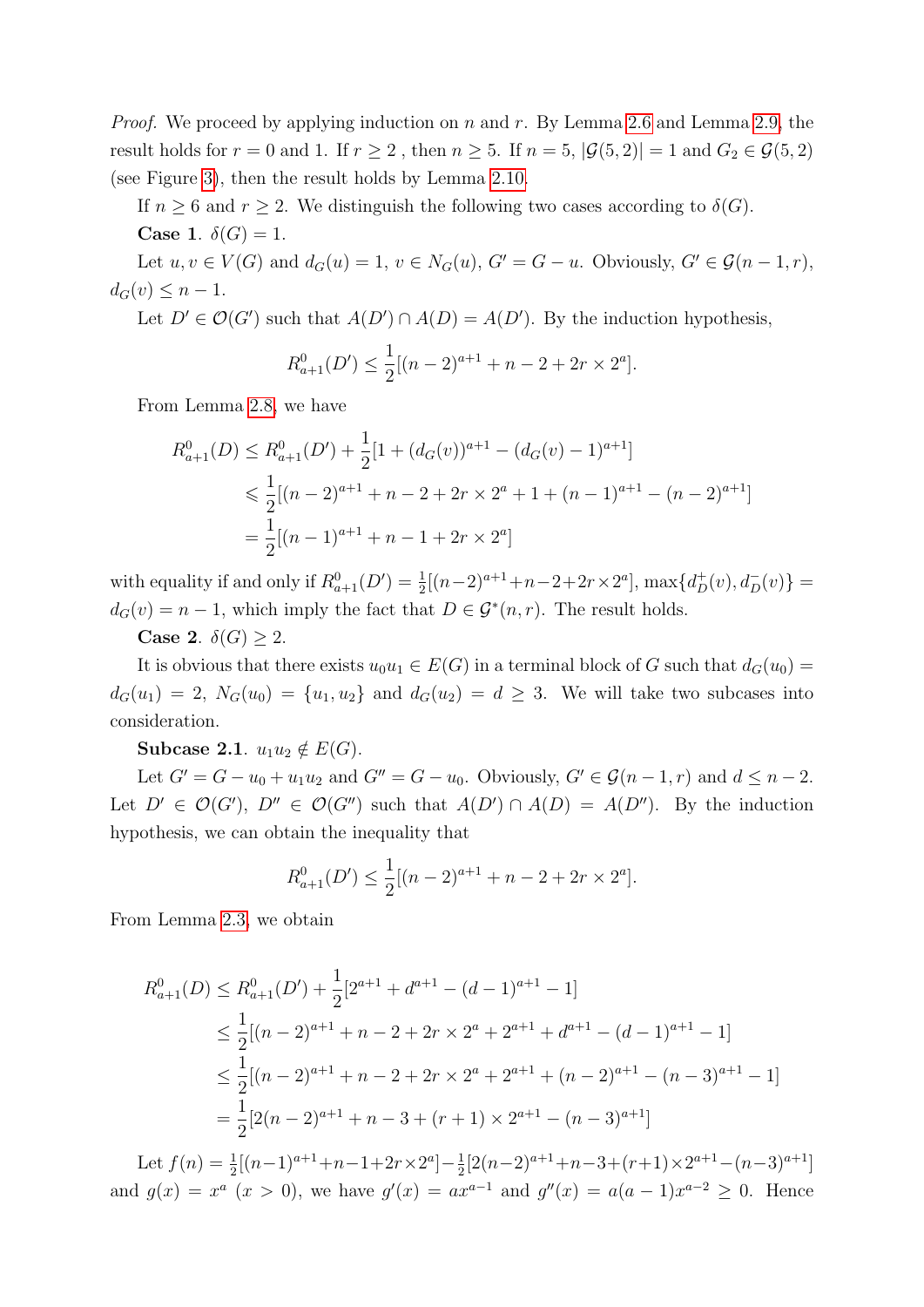$f'(n) = \frac{1}{2}[(a+1)(n-1)^a + 1] - \frac{1}{2}$  $\frac{1}{2}[2(a+1)(n-2)^{a}+1-(a+1)(n-3)^{a}] = \frac{1}{2}(a+1)[(n-1)]$  $1)^{a} - 2(n-2)^{a} + (n-3)^{a} \ge 0$ . It is obvious that  $\min_{n \ge 6} f(n) = f(6)$ .

If  $a \geq 3$ , then  $f(6) = \frac{1}{2}[5^{a+1} + 5 + 2r \times 2^a] - \frac{1}{2}$  $\frac{1}{2}[2 \times 4^{a+1} + 3 + (r+1) \times 2^{a+1} - 3^{a+1}] =$ 1  $\frac{1}{2}[5^{a+1} + 2 - 2 \times 4^{a+1} + 3^{a+1} - 2^{a+1}] = \frac{1}{2}[625 \times 5^{a-3} + 2 - 512 \times 4^{a-3} + 3^{a+1} - 2^{a+1}] > 0.$ 

If  $a = 1$ , then  $f(6) = \frac{1}{2}[5^{1+1} + 5 + 2r \times 2^1] - \frac{1}{2}$  $\frac{1}{2}[2 \times 4^{1+1} + 3 + (r+1) \times 2^{1+1} - 3^{1+1}] = 0.$ If  $1 \le a \le 3$ , let  $h(a) = f(6)$ , then  $h'(a) = \frac{1}{2} [5^{a+1} \times ln5 - 2 \times 4^{a+1} \times ln4 + 3^{a+1} \times$  $ln3 - 2^{a+1} \times ln2$  > 0 by direct computing of MATLAB (see Figure [5](#page-15-5) of the Appendix A). Hence,  $f(6) = h(a) \ge h(1) = 0$ .

Consequently,

$$
R_{a+1}^{0}(D) \le \frac{1}{2}[(n-1)^{a+1} + n - 1 + 2r \times 2^{a}]
$$

with equality if and only if  $a = 1$ ,  $D' \in \mathcal{G}^*(n-1,r)$ ,  $d = n-2$ ,  $u_1u_0, u_2u_0 \in A(D)$ ,  $u_1u_2 \in$  $A(D'), d^+_{D}(u_2) = d_G(u_2);$  or  $u_0u_1, u_0u_2 \in A(D), u_2u_1 \in A(D'), d^-_{D}(u_2) = d_G(u_2);$  or  $u_0u_1, u_2u_0 \in A(D), u_1u_2 \in A(D'), d_D^-(u_1) = d_G(u_1), d_D^+(u_2) = d_G(u_2);$  or  $u_1u_0, u_0u_2 \in A(D)$  $A(D), u_2u_1 \in A(D'), d^+_D(u_1) = d_G(u_1), d^-_D(u_2) = d_G(u_2).$  But if  $D' \in \mathcal{G}^*(n-1,r)$ ,  $u_1u_2 \in A(D')$ , we have  $d_{D'}^-(u_2) = d_{G'}(u_2)$ . It is a contradiction with  $d_D^+(u_2) = d_G(u_2)$ . If  $D' \in \mathcal{G}^*(n-1,r)$ ,  $u_2u_1 \in A(D')$ , we have  $d^+_{D'}(u_2) = d_{G'}(u_2)$ . It is a contradiction with  $d_D^-(u_2) = d_G(u_2)$ . Hence,

$$
R_{a+1}^{0}(D) < \frac{1}{2} \left[ (n-1)^{a+1} + n - 1 + 2r \times 2^{a} \right].
$$

Subcase 2.2.  $u_1u_2 \in E(G)$ .

Let  $G' = G - u_0 - u_1$ . Obviously,  $G' \in \mathcal{G}(n-2, r-1)$  and  $d \leq n-1$ . Let  $D' \in \mathcal{O}(G')$ such that  $A(D') \cap A(D) = A(D')$ . By the induction hypothesis,

$$
R_{a+1}^{0}(D') \le \frac{1}{2}[(n-3)^{a+1} + n - 3 + 2(r - 1) \times 2^{a}]
$$

By Lemma [2.4,](#page-5-0) we can obtain

$$
R_{a+1}^{0}(D) \leq R_{a+1}^{0}(D') + \frac{1}{2}[2^{a+1} + 2 + d^{a+1} - (d-2)^{a+1}]
$$
  
\n
$$
\leq \frac{1}{2}[(n-3)^{a+1} + n - 3 + 2(r - 1) \times 2^{a} + 2^{a+1} + 2 + d^{a+1} - (d-2)^{a+1}]
$$
  
\n
$$
\leq \frac{1}{2}[(n-3)^{a+1} + n - 3 + 2(r - 1) \times 2^{a} + 2^{a+1} + 2 + (n-1)^{a+1} - (n-3)^{a+1}]
$$
  
\n
$$
= \frac{1}{2}[(n-1)^{a+1} + n - 1 + 2r \times 2^{a}]
$$

with equality if and only if  $R_{a+1}^0(D') = \frac{1}{2}[(n-3)^{a+1} + n - 3 + 2(r-1) \times 2^a], d = n-1$ , or equivalently,  $D' \in \mathcal{G}^*(n-2, r-1)$  and  $\{d_D^-(u_2) = d_G(u_2) = n-1\}$  or  $\{d_D^+(u_2) = d_G(u_2) =$  $n-1$ , i.e.,  $D \in \mathcal{G}^*(n,r)$ . The result holds for n.

Acknowledgment. This work is supported by the Hunan Provincial Natural Science Foundation of China (2020JJ4423), the Department of Education of Hunan Province (19A318) and the National Natural Science Foundation of China (11971164).

Appendix A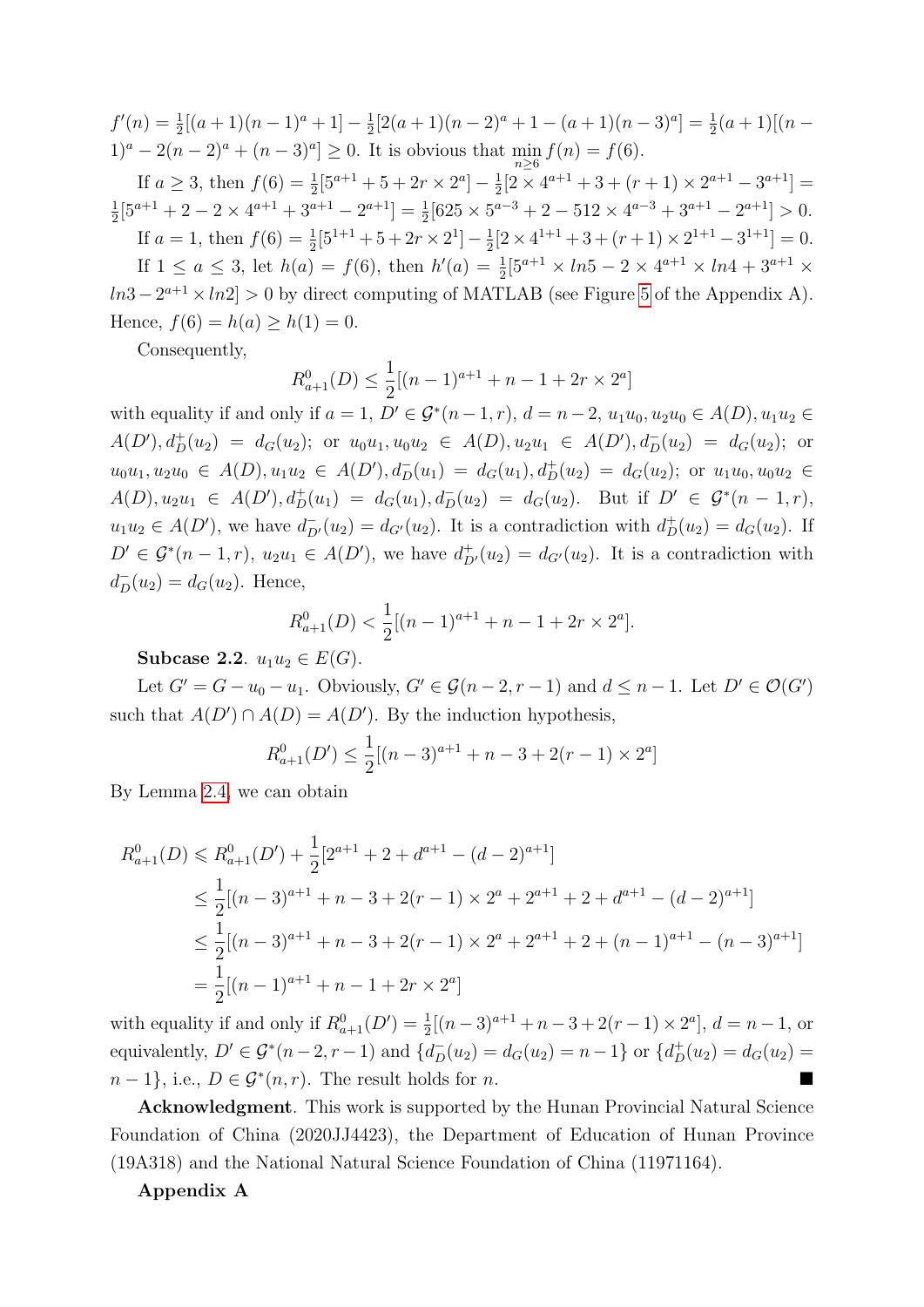

Figure 4:  $f1 = 2f'(a) = 3^{a+1} \times ln3 - 3 \times 2^{a+1} \times ln2 > 0$   $(1 \le a \le 2)$ 

<span id="page-15-4"></span>

<span id="page-15-5"></span>Figure 5:  $f_1 = 2h'(a) = 5^{a+1} \times ln5 - 2 \times 4^{a+1} \times ln4 + 3^{a+1} \times ln3 - 2^{a+1} \times ln2 > 0$  $(1 \le a \le 3)$ 

## References

- <span id="page-15-0"></span>[1] M. V. Diudea, QSPR/QSAR Studies by Molecular Descriptors, Nova Science Publishers, New York, NY, USA, 2001.
- <span id="page-15-1"></span>[2] A. T. Balaban, J. Devillers, Eds., Topological Indices and Related Descriptors in QSAR and QSPAR, CRC Press, Florida, FL, USA, 2014.
- <span id="page-15-2"></span>[3] X. Li, J. Zheng, A unified approach to the extremal trees for different indices, MATCH Communications in Mathematical and in Computer Chemistry, 54 (2005) 195-208.
- <span id="page-15-3"></span>[4] M. Liu, B. Liu, Some properties of the first general Zagreb index, Australasian Journal of Combinatorics, 47 (2010) 285.